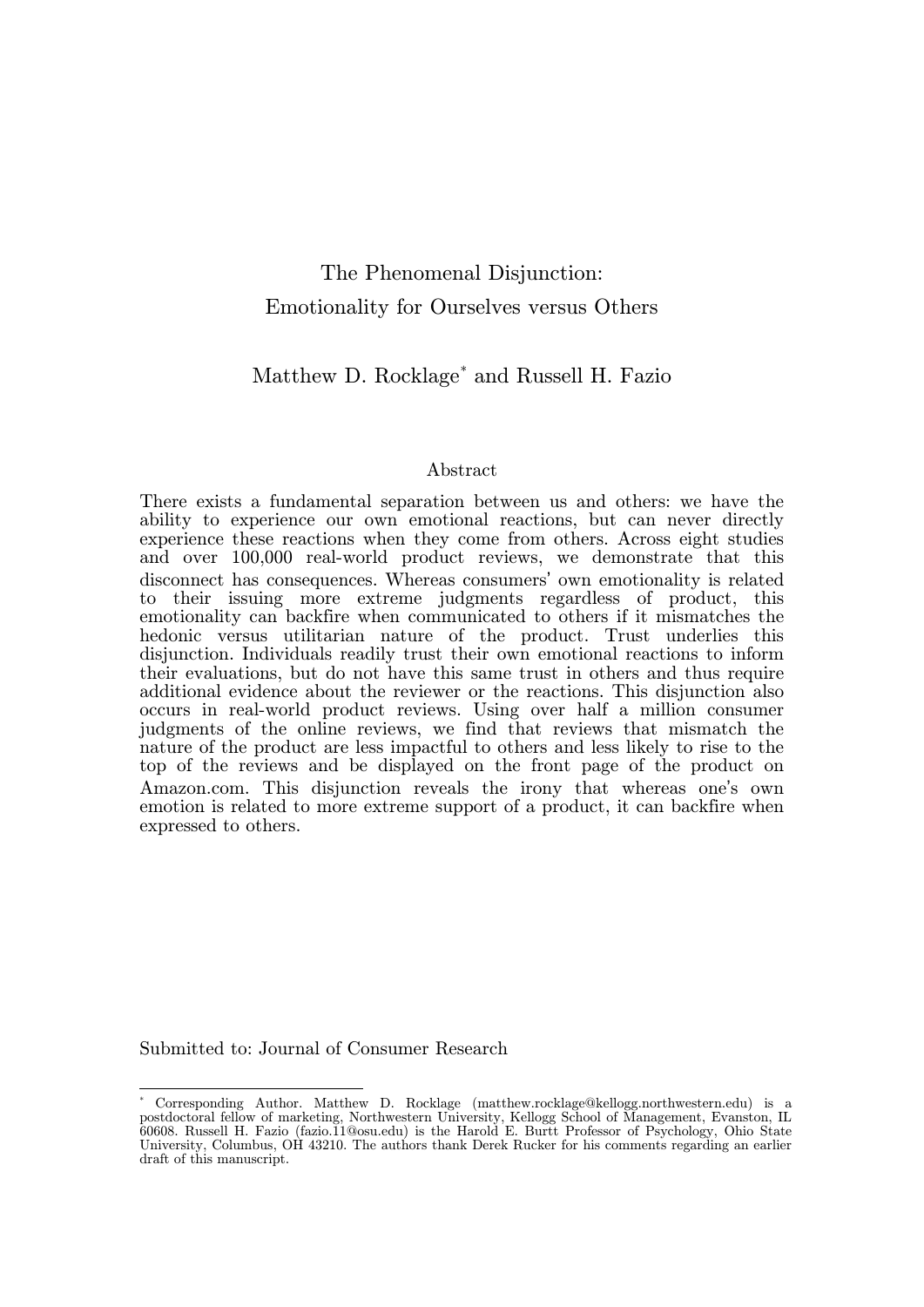A principle means by which consumers learn about products and services is through online reviews. Indeed, the World Wide Web contains reviews on everything from consumer products to restaurants to hotels; Amazon.com, TripAdvisor, and Yelp are repositories for over half a billion reviews alone. Moreover, the stakes are high in this domain. Past research has demonstrated the causal impact of online reviews on consumer behavior (Chevalier and Mayzlin 2006) and, according to the Word of Mouth Marketing Association (2014), combined with face-to-face communication, online reviews and exchanges influence  $13\%$  of all sales  $-$  \$6 trillion dollars annually.

Such reviews can be considered from the perspective of both the reviewers themselves and from those reading the review (e.g., Moore 2015; Packard and Berger in press). In the current work, we are particularly interested in how the emotionality of reviewers influences both the reviewer as well as the reader. Specifically, we seek to understand how reviewers' emotionality predicts their final judgment of their product and also how such emotionality impacts the reader. Is the impact of emotionality uniform across both the reviewer and the reader, or can the impact on the reviewer versus the reader become disjointed and even show opposite outcomes?

On the one hand, it is possible that the more reviewers base their positivity toward a product on their emotional reactions, the more extremely positive they are toward the product and that readers find this emotionality to be impactful as well. Indeed, research indicates that emotionality can often be impactful to the person experiencing the emotion (e.g., Shiv and Fedorikhin 1999; Pham et al. 2001; Lavine et al. 1998) as well as to others who are observing the emotional reaction (e.g., Frijda and Mesquita 1994; Andrade and Ho 2009).

However, there is also theoretical reasoning to suggest that the impact of emotionality may differ between the person experiencing the emotion and the person to whom that emotionality is being communicated. Indeed, a fundamental disjunction exists for the human experience: our own reactions provide us with a great deal of information and we implicitly trust them to help us navigate the world; yet, while we also understand that others' reactions may be informative, we may question whether their reactions are truly valid and reasonable. In essence, we all know of and experience subjective sensations and reactions (i.e., subjective phenomena) and yet despite this awareness for ourselves, we have no way of directly experiencing and therefore understanding others' reactions in the same way (Chalmers 1995). Indeed, others can only indirectly communicate their reactions via overt behavior, or, as is our focus for the current work, via language. We term this gap between our ability to experience our own subjective reactions but not others' as the *phenomenal disjunction*.

Such a disjunction has implications for our ability to rely on others' opinions to make decisions. As an example, imagine that you used a blender and found it to be "amazing" and "fantastic"  $-$  both quite emotional responses to a rather unemotional, utilitarian object. Despite the seeming mismatch between these reactions and the object, we would have little trouble trusting that we did, indeed, find the blender to be amazing. Now, imagine someone else told you how "amazing" and "fantastic" the blender was. We would likely find such a reaction more questionable. We are left wondering whether such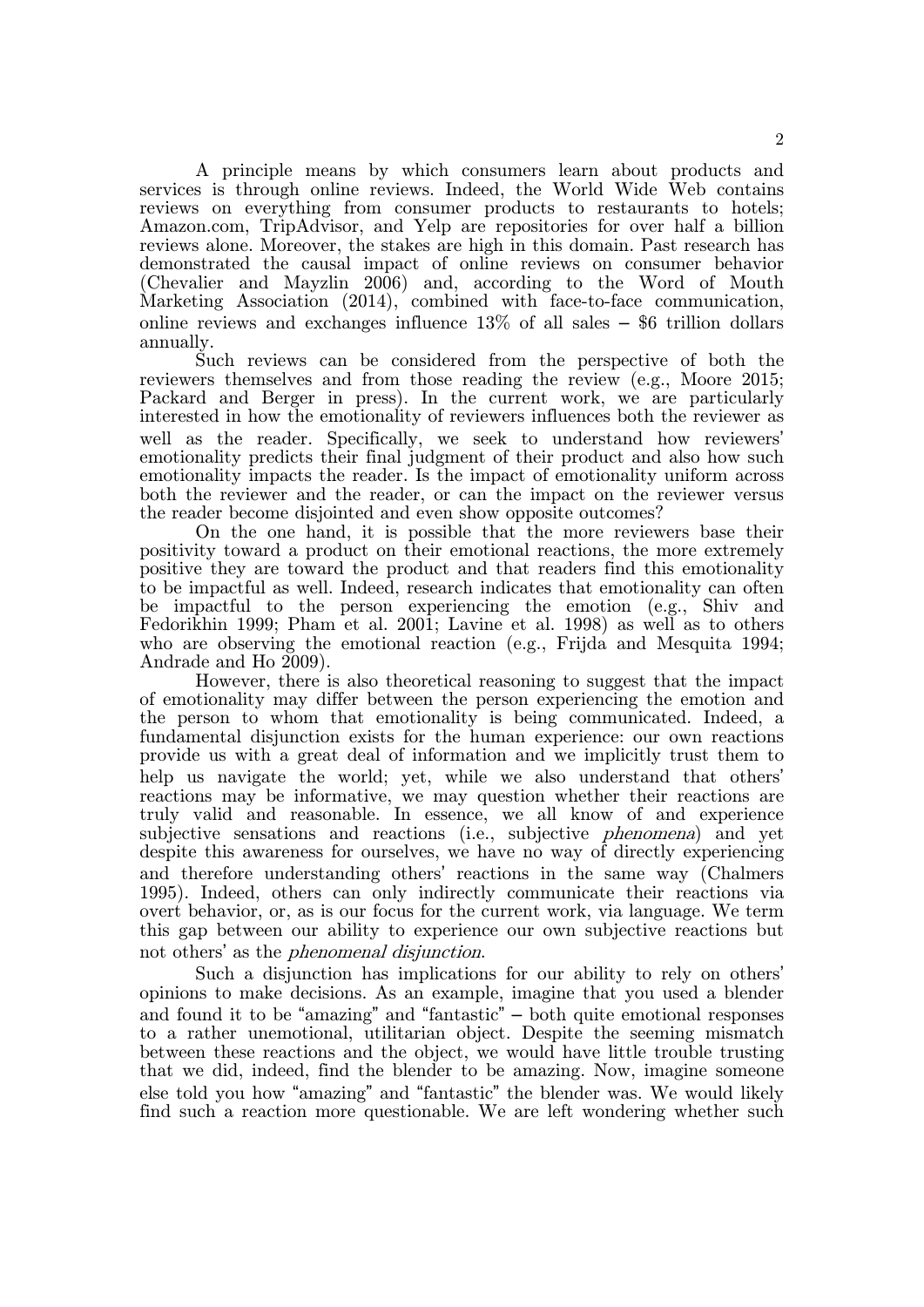an emotional reaction to a blender is warranted even if the person really had shared a truthful reaction. This disjunction is all the more apparent in the world of online reviews where consumers often rely on the reactions of anonymous individuals for their buying decisions. Given that they have very little information about the person reviewing the product, consumers are often faced with the scenario of deducing whether to trust others' evaluations often based only on what the person has written and what is known about the product.

In the current set of studies, our aim is to demonstrate that, due to this disjunction, emotionality may not have a uniform impact on both reviewers and readers. We then seek to examine the implications of this disjunction in the domain of online reviews both in the laboratory as well as in the real world. To do so, we first demonstrate each half of this disjunction separately and then bring both parts together in a final study. Specifically, using real-world online product reviews we begin by showing that consumers utilize their own naturally-arising emotional reactions to inform their judgments across both emotional (e.g., movies) and unemotional products (e.g., blenders). Indeed, as we detail subsequently, one's own emotional reactions provide a rather undeniable source of information. We then turn to the second half of this disjunction: this is not true when one learns about the product through a description offered by others. Instead, although others' emotional reactions are considered more impactful when the product is emotional in nature, such reactions backfire and are less impactful when they do not match the nature of the product.

We then assess the proposed reason for why we treat our own emotional reactions as valid, but not others' reactions. We test the theoretical proposition that whereas individuals have every reason to trust their own emotional reactions, they require additional information to trust others' reactions. We show that increasing trust in the person expressing the emotionality leads individuals to not only be more accepting of this person's reactions in general, but specifically more accepting of reactions that tend not to match the nature of the product.

# RELYING ON ONE*'*S OWN VERSUS OTHERS*'* EMOTIONAL REACTIONS

### One*'*s Own Emotional Reactions

There is a great deal of research supporting the idea that individuals tend to trust their own reactions, particularly those that are emotional in nature. For example, research has shown that when feelings or emotions are elicited at the time of the judgment, individuals often rely on such reactions for in-the-moment judgments and decisions (e.g., Shiv and Fedorikhin 1999; Gorn, Pham, and  $\rm \widetilde{S}$ in 2001; Pham et al. 2001). This research has showcased the power of emotionality when experienced at the time individuals are making their judgments, often when such feelings are not elicited by the object itself (i.e., they are only incidental).

Closer to the current work, research has also shown that emotionality impacts individuals' judgments and behaviors when such emotionality has been directly elicited by the object and stored in memory (Lavine et al. 1998;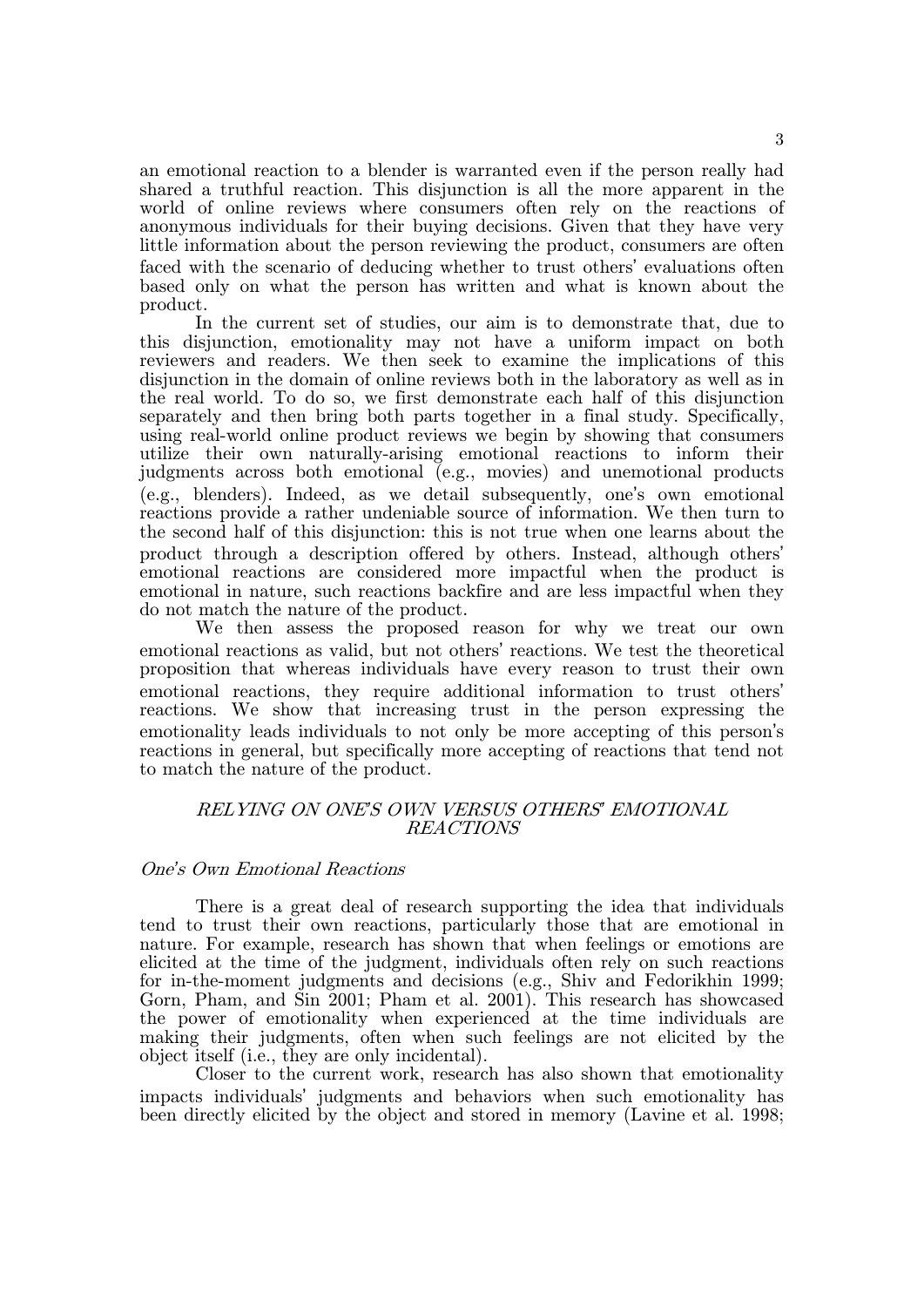Stangor, Sullivan, and Ford 1991; Haddock, Zanna, and Esses 1993). For instance, using a wide range of objects and topics (e.g., power plants, roller coasters), research has found that the more attitudes are based on emotion, the more stable these attitudes are across different contexts (Rocklage and Fazio 2016; see also Darke, Chattopadhyay, and Ashworth 2006). Moreover, research has also shown that consumers issue more extreme final judgments of a product they have purchased when these evaluations are based on emotion (Rocklage and Fazio 2015, Study 3). The more emotion individuals expressed in the text of their reviews, the more extreme their summary judgments were of the product in terms of the final star rating they issued it. Thus, this work indicates that individuals tend to give special significance to their emotional responses when making evaluative judgments.

This past work puts forth the possibility that emotional reactions stored in memory are used to inform individuals' judgments even when the products being assessed are inherently unemotional in nature. However, such a possibility has not yet been directly demonstrated. Therefore, to establish the first half of the phenomenal disjunction, we sought to show using real-world online product reviews that emotionality is related to more extreme judgments across both typically emotional  $-$  i.e., hedonic  $-$  and unemotional  $-$  i.e., utilitarian – products (Batra and Ahtola 1991; Hirschman and Holbrook 1982; Voss, Spangenberg, and Grohmann 2003). While past research has indicated that the effects of emotionality may depend on product type when feelings are incidental to the product (e.g., individuals were also listening to happy music; Pham 1998; Adaval 2001; see also Yeung and Wyer 2004), this work has not investigated the effects of emotionality when such emotion arises from actual use of the product itself. Based on the past work we have cited, it is likely the case that such emotionality is utilized regardless of product type. Indeed, our own emotional reactions provide a rather undeniable and diagnostic indication of our opinion (Fazio 1995). Demonstrating the effect of emotionality across product type would support the hypothesis that individuals tend to find their own emotional reactions as important sources of information even in situations where such emotionality mismatches the typical emotionality a product elicits.

### Others*'* Emotional Reactions

As alluded to previously, it is possible that emotionality is generally more impactful to others as well. For example, past theorizing has put forth the possibility that emotional displays evolved to gain the attention of others (Frijda and Mesquita 1994; Clark, Pataki, and Carver 1996), and, in a negotiation context, individuals can amplify their emotional reactions to successfully elicit additional concessions (Andrade and Ho 2009). Nevertheless, despite the validity we bestow on our own reactions, based on the theorizing behind the phenomenal disjunction, we may not do so for others. This is particularly true in an anonymous online context. As past work has shown, when others provide us with their assessments, we must take into account both what the person is saying as well as what they are saying it about (Moore 2015; Packard and Berger in press). Indeed, as we argue here, taking these facets into account allows us to assess the extent to which we should heed this person's advice.

On the one hand, others' reactions can be in line with our expectations and may provoke relatively little reason to distrust this person's reactions.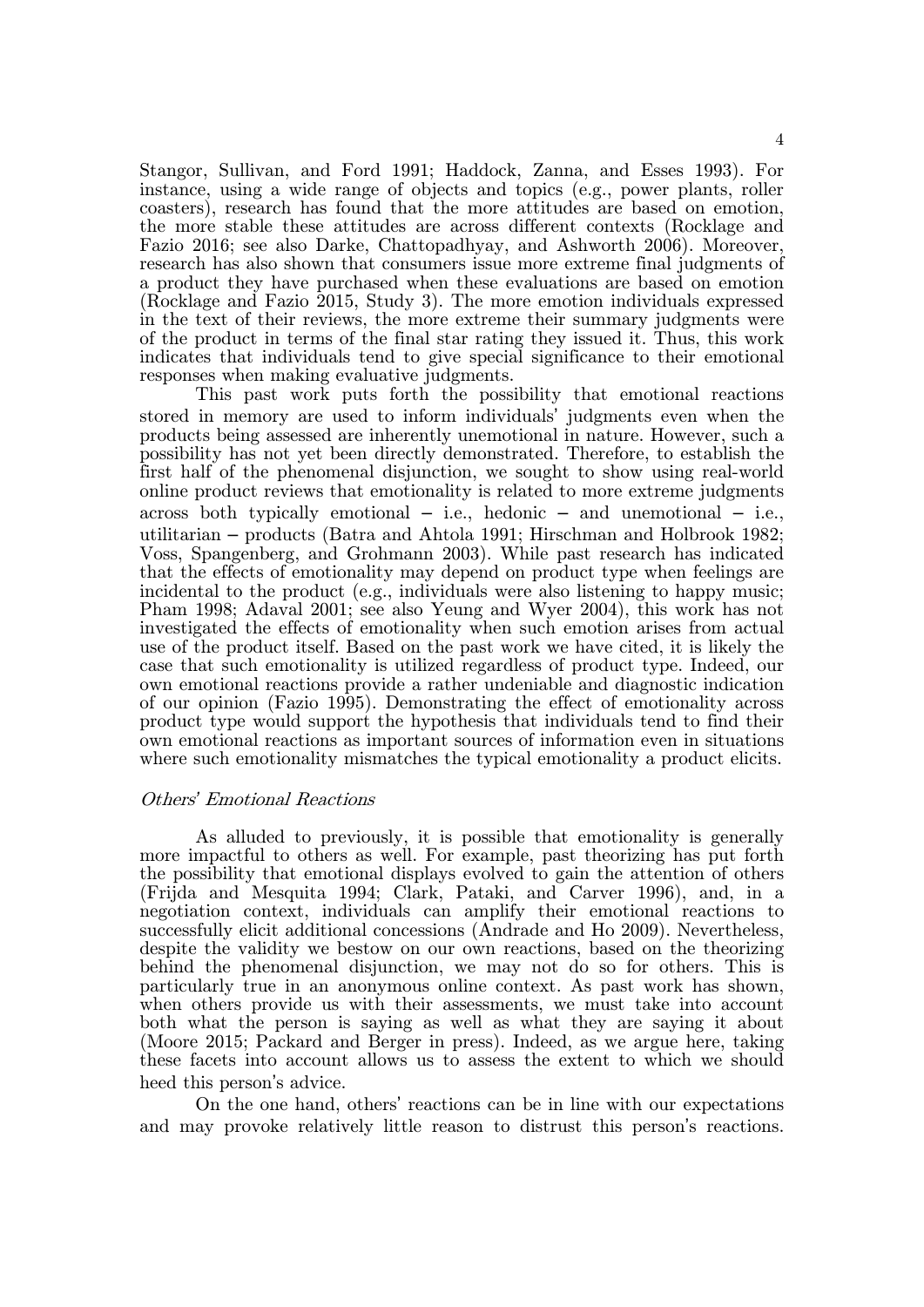This is the case when individuals use emotional reactions such as "exciting" and "delightful" to describe a movie or when they use unemotional, cognitive words such as "useful" and "beneficial" to describe a blender. On the other hand, others' reactions can also be at odds with our expectations. This would be the case when others instead describe a blender as "exciting" and "delightful" or when expressing unemotional reactions toward a movie as "useful" and "beneficial." In essence, these reactions seem not to fit with the nature of the object. Given that readers of reviews are unable to experience such reactions themselves, mismatches of this sort may evoke a sense of puzzlement that may lead them to distrust the reviews.

### Trust in Emotional Reactions

The logic behind the phenomenal disjunction implies a theoretical proposition regarding trust. The reason we rely on our own emotional reactions but not others' is that we are unable to experience their reactions ourselves. Thus, trust becomes the pivotal mechanism that separates our own reactions versus others. We have every reason to trust our own reactions. Indeed, emotion provides us with a clear signal of something important within our environment (e.g., Frijda 1986; Lazarus 1991; Ortony, Clore, and Collins 1988; Scherer 1984) and our emotional reactions provide a particularly undeniable and diagnostic indication of our evaluations (Fazio 1995). Emotions work as an adaptive, functional system because we naturally trust them as providing pertinent information (see Avnet, Pham, and Stephen 2012). However, despite our understanding that others also have such reactions, the disjunction we are investigating leads us to hypothesize that we may require additional information to trust others' reactions, particularly when they are at odds with our expectations regarding the nature of the product.

To summarize the goals of the current work, regarding the first half of the phenomenal disjunction, we seek to demonstrate that individuals' stored evaluations will be all the more extreme when they are based on emotional reactions, regardless of the inherent emotionality of the topic. Such a finding would support the notion that individuals trust their own emotionality even when it is in reference to products that do not typically elicit such emotionality. However, we then seek to demonstrate that this exact same emotionality toward utilitarian products backfires when expressed to others. Thus, ironically, despite an individual being all the more positive given their emotional reactions to that product, others may find such emotionality adverse. Instead, readers require additional information in order to trust these mismatching reactions. If we can enhance the trust that people have in the person expressing the mismatching reactions, we may be able to ameliorate the negative impact that mismatching reactions have on others.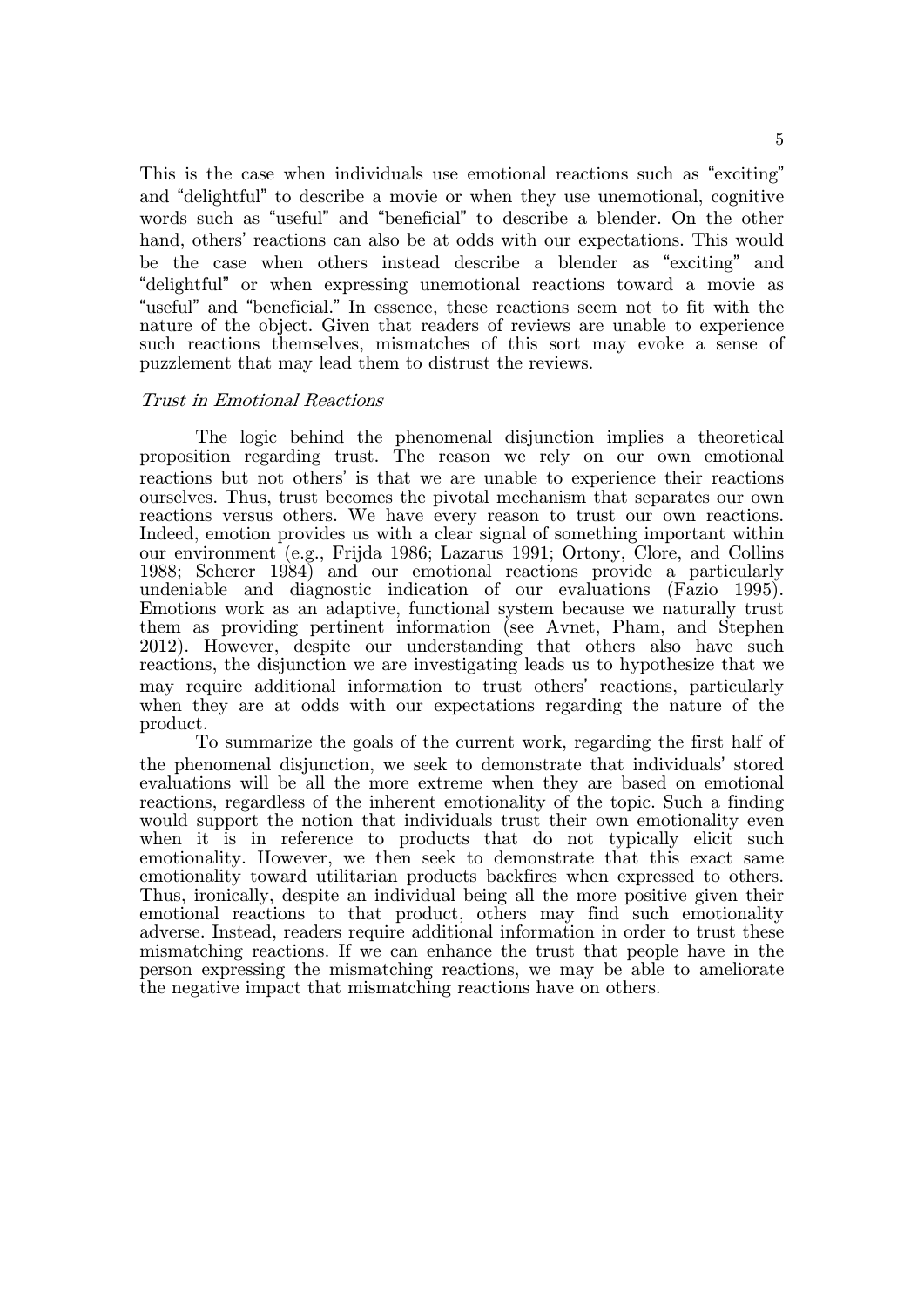# THE EVALUATIVE LEXICON: MEASURING CONSUMERS*'* REACTIONS USING NATURAL LANGUAGE

To test our hypotheses, the current studies make use of both inlaboratory experiments and more than 100,000 real-world online reviews across over 500 unique products. Specifically, we are able to simultaneously test whether this phenomenal disjunction occurs both under well-controlled experiments as well as whether it occurs in actual real-world reviews. To do so, we use the Evaluative Lexicon (EL; Rocklage and Fazio 2015) – a recent methodological advance in quantifying natural language to measure the valence, extremity, and emotionality of consumers' opinions. The EL was constructed by eliciting normative ratings for a wide range of evaluative adjectives. For each of the adjectives contained in the EL, judges were asked to provide ratings on how positive a person would be and, separately, how emotional a person would be if they were to use the adjective to describe their opinion. These ratings can then be used to quantify consumers' opinions whenever they used that adjective. For instance, if individuals use the adjective "exciting," they would be assigned a score of 7.78 out 9.00 on valence, 3.29 out of 4.50 on extremity (calculated as the deviation from the midpoint of the valence scale), and 7.33 out of 9.00 on emotionality.

The EL has been validated both experimentally under well-controlled lab conditions as well as in natural, archival text. For instance, in one experiment researchers experimentally created both emotionally- and cognitively-based attitudes toward a fictitious water animal in the laboratory and then measured these attitudes based on the adjectives individuals used to describe their evaluation of this animal (Rocklage and Fazio 2015, Study 2). In the positive emotional condition, researchers provided participants with a narrative that described a swimmer soaring through the water on the back of this water animal. In the positive cognitive condition, on the other hand, researchers provided participants with an encyclopedic entry describing the water animal as, for instance, beneficial to the local coastal community (see also Crites, Fabrigar, and Petty 1994). Based on the adjectives individuals used to describe their evaluation of this water animal, the EL was able to predict which condition individuals were in (e.g., emotional or cognitive) 88.2% of the time.

Moreover, using natural text from Amazon.com product reviews, Rocklage and Fazio (Study 3) found that the more emotional the adjective was, the more often it was used within the reviews with the verb "feel" (versus "think"/"believe"). Given that the EL measures emotionality as a continuum from more emotional to more cognitive, this association also indicates that the more cognitive the adjective, the more it was used alongside "think"/"believe." Thus, the EL has been validated for measuring individuals' evaluations and their emotionality both experimentally and in natural text.

Important to the current aims, the EL makes a distinction between the emotionality and the extremity of individuals' evaluations. For example, whereas the word "exciting" is both extremely positive and emotional, the EL also includes words that differ along both of these dimensions. "Smart," for instance, is just as extremely positive (3.34 out 4.50), but is quite unemotional and cognitive (2.89 out of 9.00). Whereas past research has shown that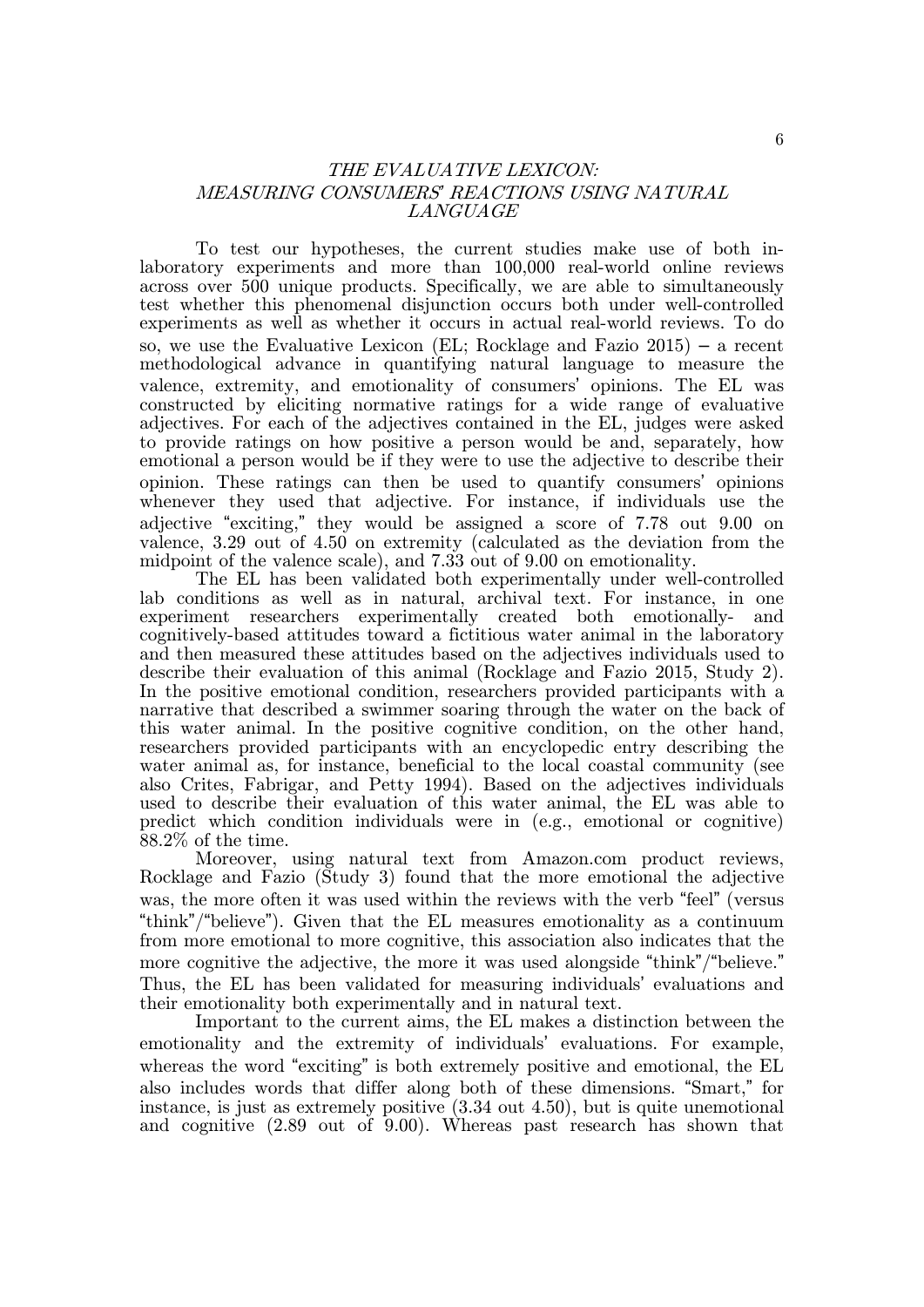emotionality and extremity are separable constructs, they both have often predicted unique variance in a similar manner. For instance, both have predicted more consistent attitude expression across contexts and more extreme final judgments of consumer products (Rocklage and Fazio 2015, 2016). However, for the current work, it is possible that when communicating with others that these variables have differing effects. Thus, we control for the effects of extremity to assess the importance of the emotionality of individuals' attitudes per se.

### STUDY 1

Past research has indicated that emotional reactions tend to be associated with more extreme and consistent summary judgments across a wide range of objects (Lavine et al. 1998; Rocklage and Fazio 2015, 2016). As of yet, however, such a relation between emotionality and final judgments has not been systematically compared for products that do or do not lend themselves to emotionality. In the current study we investigate whether emotional reactions are related to more extreme judgments for reviewers regardless of whether the product is naturally more emotional or unemotional in nature, thereby demonstrating that when individuals themselves have an emotional reaction that it may be particularly indicative of their evaluation.

### Method

Data. We used of a large existing database of 5.9 million Amazon.com product reviews that has been utilized in previous research on attitude basis and its consequences (Rocklage and Fazio 2015). These reviews were originally extracted via an automated script from the Amazon.com website and were provided by Jindal and Liu (2008). They represent the Amazon.com reviews between the years of 1996 and 2006 and therefore encompass an extremely large range of products from those that are more hedonic in nature  $(e.g.,)$ movies, music, and novels) to those that are more utilitarian in nature (e.g., software, textbooks, and electric shavers). Each review contained the text that consumers used to evaluate the product as well as their final judgment of the product in the form of a star rating (1 to 5 stars).

Our first step was to identify those products that are relatively more hedonic in nature versus those that are more utilitarian. In line with past research on distinguishing hedonic versus utilitarian products at a normative level, we identified these different types of products based on the average emotionality the products elicited from consumers. For example, past research has found that at an aggregate level, hedonic products are more likely to be described using emotional descriptors (e.g., video games and vacation resorts as enjoyable and exciting) versus relatively unemotional descriptors for utilitarian products (e.g., batteries and diapers as helpful and effective; Voss, Spangenberg, and Grohmann 2003; Batra and Ahtola 1991). (As we demonstrate in Study 2 of the current work, we also have evidence this is the case for the EL adjectives in particular).

We utilized a review if the consumer used at least one of the EL adjectives and focused on discussing the positive aspects of the product (i.e., the consumer used just positive adjectives;  $N_{\text{reviews}} = 3.1$  million). We concentrated on those consumers who directly put forth the merits of the product as they are more likely to be proponents of the product and therefore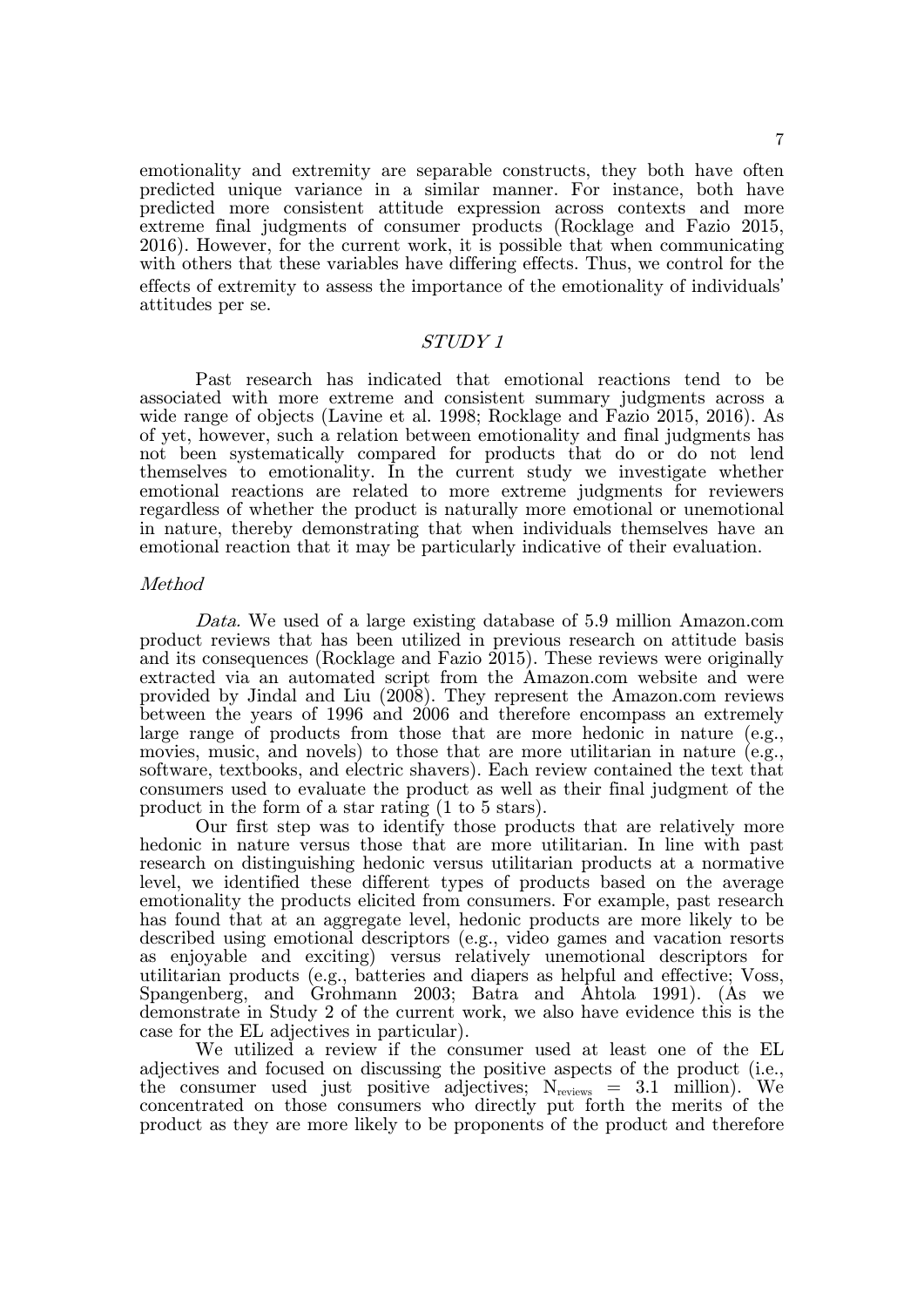seeking to describe the product in such a way so as to help readers come to a decision to purchase it. To measure the emotionality each consumer expressed, following Rocklage and Fazio (2015), we imputed the normative EL ratings for each adjective the consumer used. Take the following sentences as an example: "This movie was amazing. The camera work was enjoyable and the acting was delightful. The storyline was simply amazing." The underlined adjectives have normative emotionality ratings of 6.59, 6.77, 7.27, and 6.59 out of 9.00, respectively. The emotionality expressed by this individual would therefore be:  $(2 * 6.59 + 1 * 6.77 + 1 * 7.27) / 4 = 6.81$ . After creating this metric for each consumer, we averaged this index for all the consumers for each product. In order to obtain an accurate calculation of a product's average level of emotionality, we limited the analyses to those products that had at least 50 reviews  $(N_{\text{products}} = 5,171)$ . Indeed, while many products have hundreds of reviews written about them, others have as few as one review and thus may not accurately reflect the nature of the product. We therefore calculated the average positive emotionality used to describe each product across a minimum of 50 consumers.

From the resulting distribution, we selected those products that were the top 5% most emotional in nature (emotionality of 5.71 or greater) versus those products that were the top 5% most cognitive in nature (emotionality of 4.97 or less). We were left with 25,854 reviews across 258 hedonic products, and 25,171 reviews across 258 utilitarian products ( $N_{\text{reviews}} = 52,025$ ;  $N_{\text{products}} =$ 516). Importantly, while these products were normatively either hedonic  $(M_{emotionality} = 5.81, SD_{emotionality} = .81)$  or utilitarian  $(M_{emotionality} = 4.81,$  $SD_{\text{emotionality}} = .87$ , the consumers within each product type varied a great deal in their expressed emotionality. Indeed, for both hedonic and utilitarian products, the emotionality of consumers ranged from 2.50 to 7.61, the full range possible for the positive EL adjectives.

The products within each category fit with expectations of what hedonic versus utilitarian products would be. For instance, those products identified as hedonic included action and children's movies, music, fiction novels, memoirs, and interactive children's toys. Those products identified as utilitarian included software, textbooks, GPS units, headphones, power tools, and electric shavers.[1](#page-7-0)

<span id="page-7-0"></span>**<sup>.</sup>** <sup>1</sup> Further reflecting the hedonic versus utilitarian nature of the products, consumers used additional language that indicated they viewed each product type as more hedonic or utilitarian. If consumers assess hedonic products in terms of the feelings they evoke, they should be more likely to use the verb "feel" when describing their evaluation versus "think" or "believe." Conversely, if consumers assess utilitarian products based on their practical uses, they should use "feel" relatively less and verbs denoting a rational, cognitive assessment more – "think" and "believe." For those reviews in our sample that used the words "feel" and/or "think" and "believe," we created a ratio indicating how often the consumer used these words in relation to one another ("feel" / ("feel" + "think" and "believe"). In line with our hypothesis, consumers used the word "feel" more often to describe their reaction to hedonic products  $(M)$  $=$  .33) than to describe their reaction to utilitarian products ( $M = .26$ ;  $t(17584) = 11.15$ ,  $p \le$ .001). Put another way, consumers used "think" and "believe" more often for utilitarian products and less often for hedonic products. This finding further reinforces the validity of the distinction made between the product types in the current sample.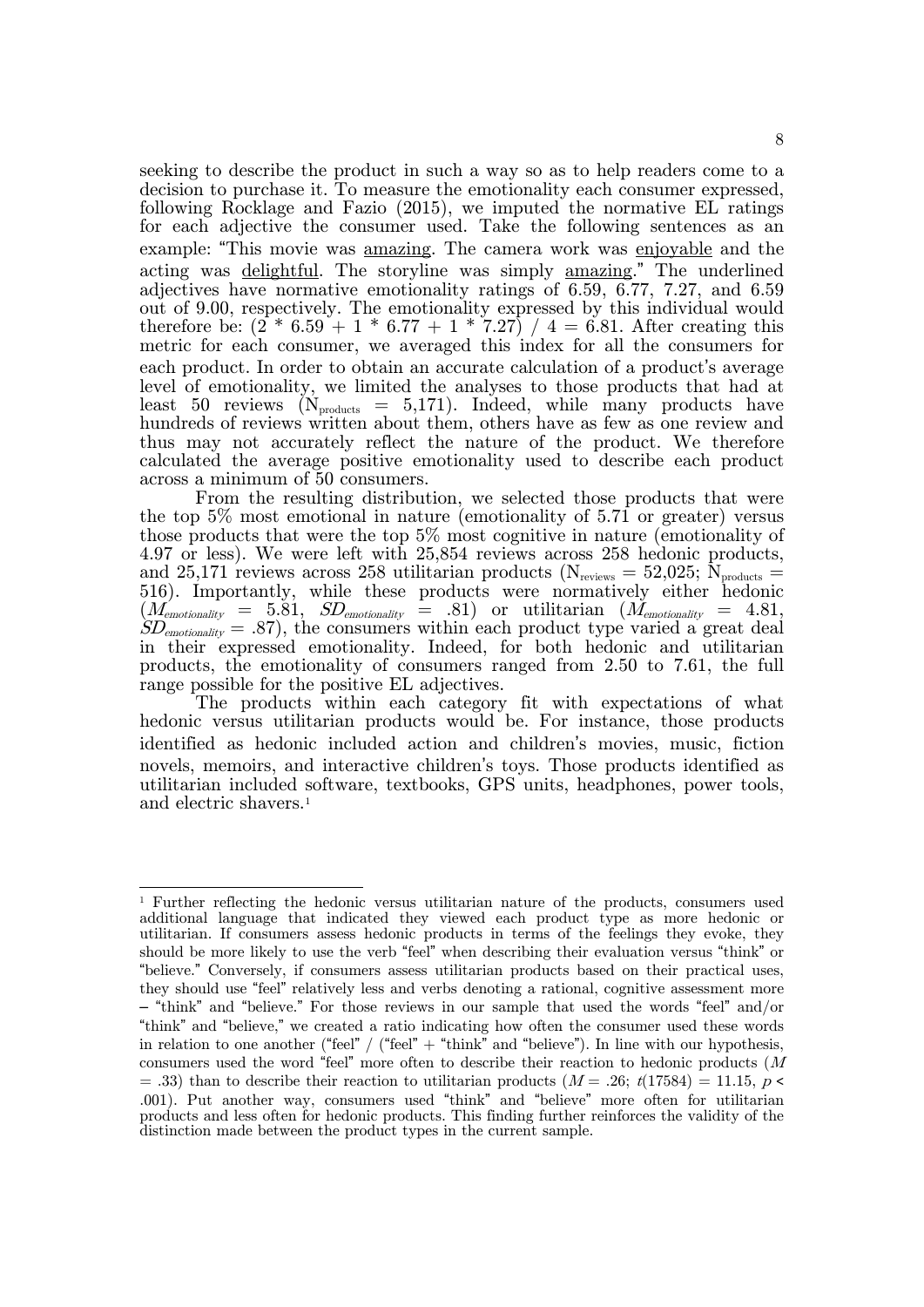### Results

We used multiple regression to examine whether the final judgment consumers issued depended on the emotionality implied in that review as well as the product type, above-and-beyond extremity. We effects coded product type as hedonic (coded as '1') or utilitarian ('-1') and standardized the implied emotionality and extremity of the reviews. To test our hypothesis, we entered two two-way interactions: an emotionality by product type interaction and an extremity by product type interaction.

Replicating past research, there was an effect such that greater implied extremity was related to more positive summary judgments, i.e., a higher star rating  $(B = .22, t(52019) = 32.21, p < .001)$ . There was also an extremity by product type interaction  $(B = .01, t(52019) = 2.16, p = .03)$ , but this simply indicated that extremity was related to slightly more extreme summary judgments for hedonic products  $(B = .23, t(52019) = 22.22, p < .001)$  than for utilitarian products  $(B = .20, t(52019) = 23.70, p < .001)$ .

Most importantly, there was an overall effect of emotionality indicating that more emotional reviews were related to more positive summary judgments ( $B = .04$ ,  $t(52019) = 5.99$ ,  $p < .001$ ) and that this was not qualified by product type  $(B = .07, t(52019) = 1.04, p = .30)$ . Replicating past research, then, there was a simple overall effect of emotionality when reviewers issued their summary judgments, over-and-above the effects of the extremity of the adjectives used to describe the product.

### **Discussion**

The results of this study indicate that regardless of product type that individuals tend to issue more extremely positive summary judgments if they express greater emotionality toward the product. In line with past work, then, these results support the proposition that emotional reactions provide a diagnostic indication of one's own evaluations (Rocklage and Fazio 2015, 2016; Fazio 1995). Thus this study set up the first half of the phenomenal disjunction: emotional reactions signal a rather strong reaction for individuals themselves, regardless of whether the product itself is normatively considered hedonic or utilitarian in nature. That is, we found that even if consumers had more emotional reactions toward such utilitarian products as power tools, they were more extremely positive toward that product. In Study 2 we assessed the extent to which such emotionality would be desired and expected by others.

### STUDY 2

Study 1 demonstrated that emotionality on the behalf of individuals themselves signals a more extremely positive opinion. Despite emotionality being all the more powerful to the individual him/herself, however, others who hear about the product may not trust such reactions when they are not expected. Such would be the case for relatively utilitarian products, which most often elicit more cognitive, unemotional reactions. Indeed, as we have argued individuals are unable to experience others' reactions themselves and thus may find mismatching reactions questionable. However, such a possibility has not been investigated. In Study 2, we demonstrate that individuals do indeed desire and have expectations for certain kinds of information for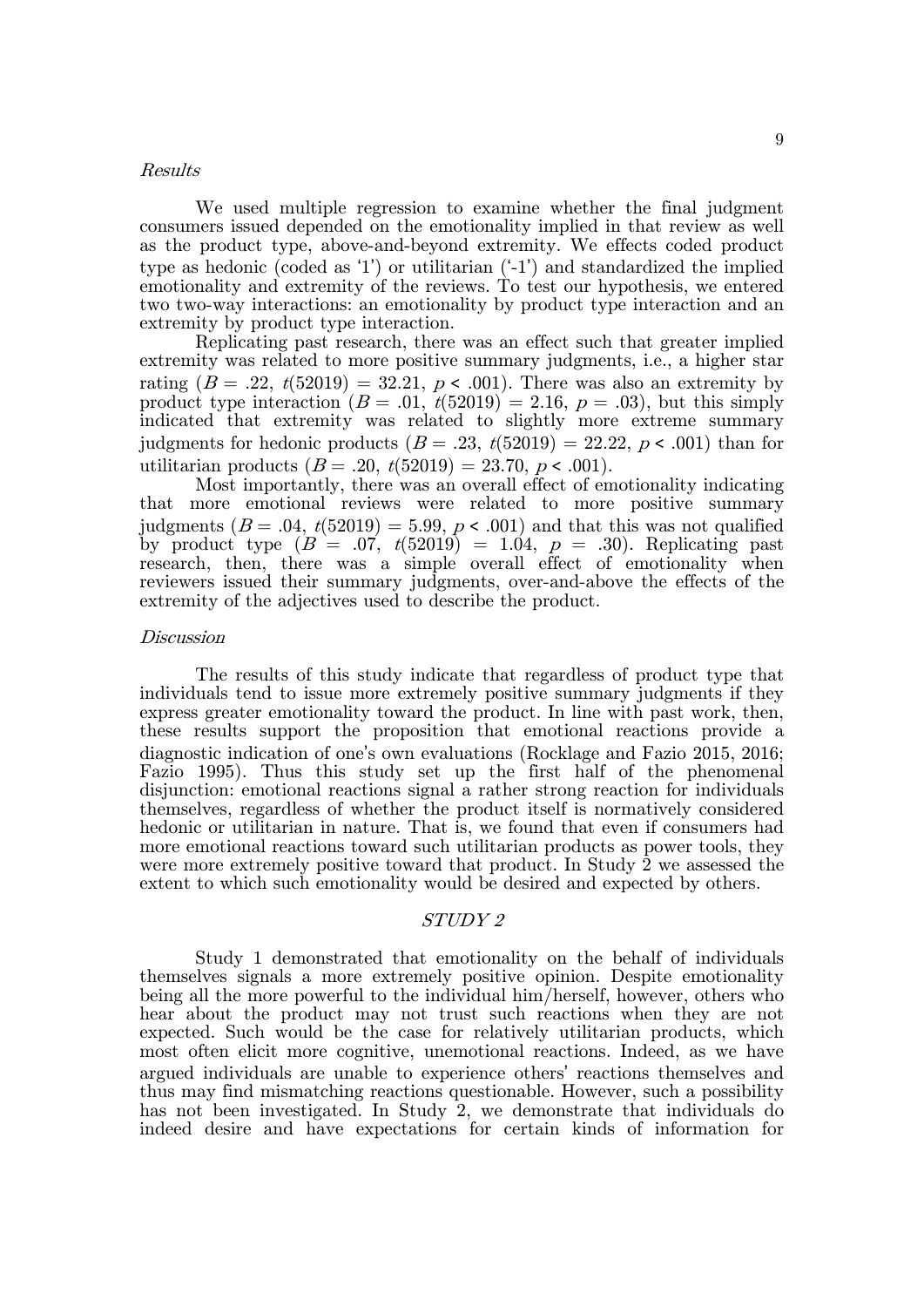hedonic versus utilitarian products. This study sets the stage to test the consequences of the phenomenal disjunction.

### Method

Participants. Undergraduate students participated in partial fulfillment of a course requirement ( $\tilde{N} = 55$ ;  $Range_{age} = 18$  to 34 years old,  $M_{age} = 20$ ;  $59\%$  male,  $41\%$  female).

Procedure. Participants were told they would be shown four different products. "Movies" and "music" were used for the hedonic products, and "microwaves" and "blenders" were used for the utilitarian products. For each of these products, participants were asked to select two to four adjectives that they would want and expect to receive about a very good product of that category. We used virtually the entire list of positive adjectives from the EL (48 adjectives) so that individuals had the ability to choose from as wide of a range of adjectives as possible to describe the products. However, given that we asked participants to describe a "very good" product, we removed this term from the list of words as we did not want them to simply restate this adjective as their response.

# Results

We began by examining those adjectives that were chosen most for the hedonic and utilitarian product types. The top three adjectives chosen for describing hedonic products were "enjoyable," "amazing," and "fantastic" (chosen 36, 36, and 35 times, respectively) whereas the top three adjectives for utilitarian products were "useful," "safe," and "superior" (chosen 48, 26, and 23 times, respectively). Thus, qualitatively, individuals' choice of adjectives corresponds to our conceptual reasoning: more emotional adjectives were expected and most impactful for describing hedonic products whereas more unemotional adjectives were expected and most impactful for describing utilitarian products.

Quantitatively, this difference in individuals' choice of adjectives should relate to an average difference in the emotionality expected for each product type: a paired  $t$ -test revealed that individuals selected adjectives that were more emotional for hedonic products  $(M = 6.08)$  compared to utilitarian products  $(M = 4.34; t(54) = 19.83, p < .001)$ .

Next, we examined the data even more closely and assessed whether within each product type the more emotional adjectives are selected more often for hedonic products and the more unemotional adjectives are selected more often for utilitarian products.

We conducted two regression equations, one for each product type. Each regression equation used the emotionality and extremity (both standardized) of each adjective to predict how many times that adjective was chosen. For hedonic products, there was a trend toward more extreme adjectives being chosen to describe the products  $(B = 2.20, t(45) = 1.53, p =$ .13). More importantly, as hypothesized, the more emotional the adjective, the more it was chosen as expected and impactful  $(B = 4.13, t(45) = 2.86, p =$ .006). For utilitarian products, the more extreme the adjective, the more times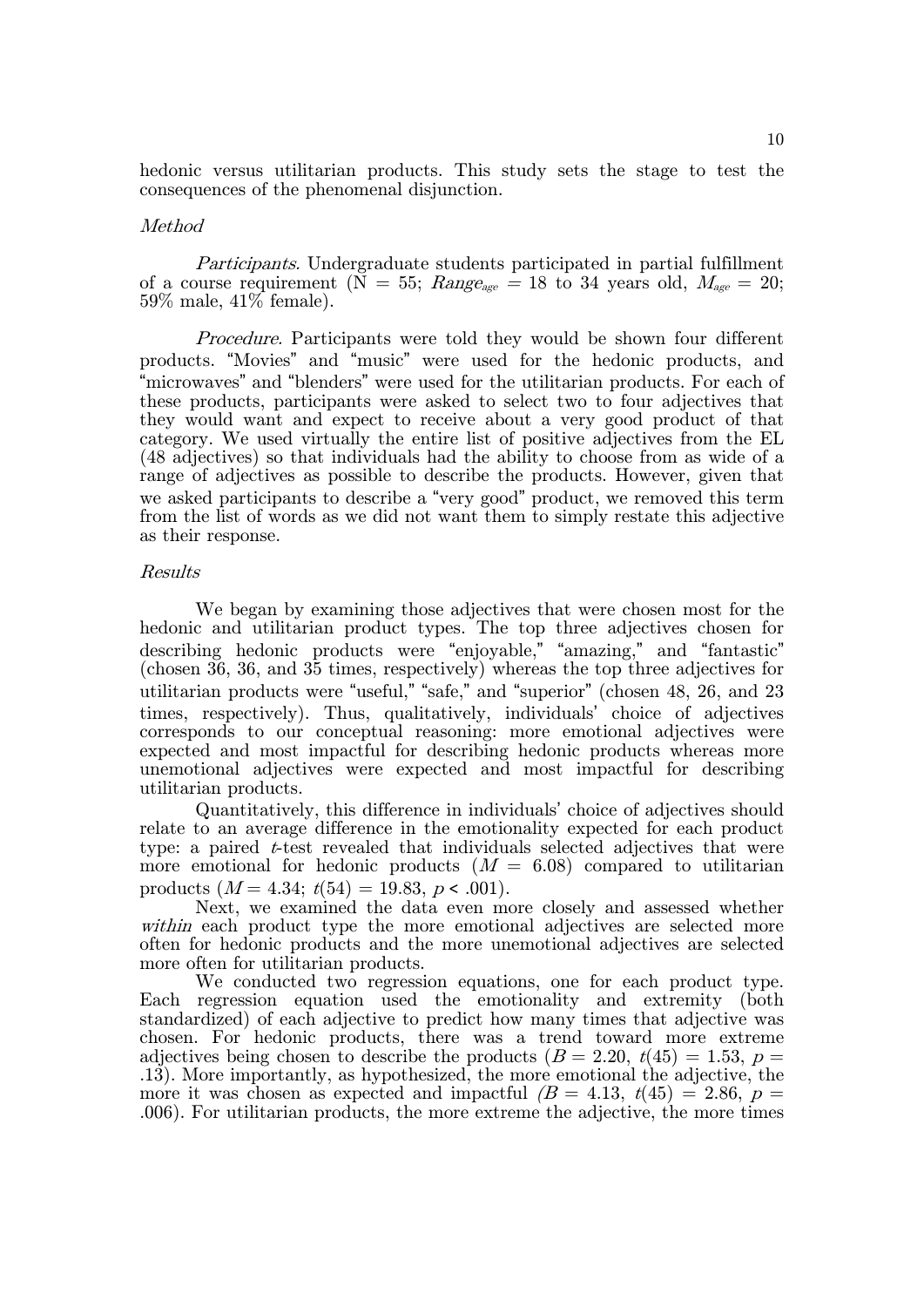it was chosen  $(B = 3.38, t(45) = 2.22, p = .03)$ . Most importantly, the more emotional the adjective, the fewer times it was chosen  $(B = -5.81, t(45))$ 3.8[2](#page-10-0),  $p < .001$ ; see Figure 1).<sup>2</sup> Thus, individuals expected and desired greater emotionality for hedonic products, but such emotionality was disfavored for utilitarian products.

### Discussion

<u>.</u>

Participants indicated that they wanted and expected to hear about emotional reactions for hedonic products, but that such emotional reactions were not preferred for utilitarian products. Instead, participants desired more unemotional, cognitive reactions to these products. These results are in line with past work demonstrating that individuals often have specific expectations for the capabilities of products (Oliver 1980, 1993; Westbrook 1987) and for the attributes they desire for these products (Spreng, MacKenzie, and Olshavsky 1996). We show that these expectations and desires exist not only for the attributes of the product (e.g., how easy the product is to use), but also for the kinds of reactions consumers expect to learn about from others.

Most importantly, these results reveal the phenomenal disjunction. Whereas individuals appear to readily trust their own emotional reactions even for utilitarian products, the results from the current study indicate that such emotionality may backfire when expressed to others – that is, it may violate their expectations. In the next study we experimentally test this possibility by providing participants with emotional and unemotional reactions to hedonic and utilitarian products.

<span id="page-10-0"></span><sup>&</sup>lt;sup>2</sup> As the reader may notice from the number of times the top three adjectives were selected, some adjectives received a larger number of selections as most helpful and therefore the data are skewed in the positive direction. To correct this skew, we log-transformed the number of times each adjective was chosen and used this variable in the above regression equations. All results were similar as when using the non-log-transformed variables.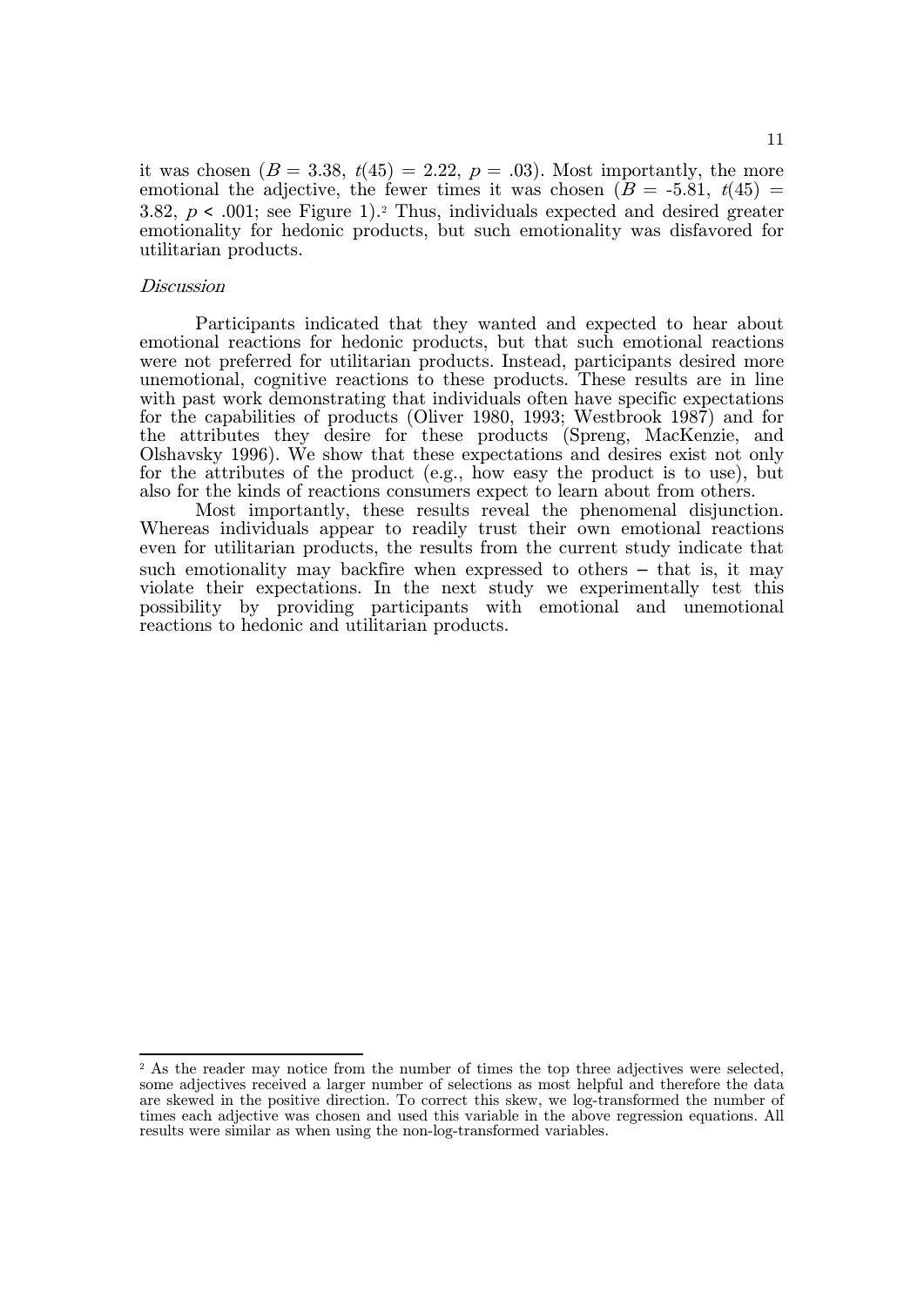

NUMBER OF TIMES ADJECTIVE WAS CHOSEN AS MOST EXPECTED

Note. Values on the x-axis represent the approximate range of possible values in the sample.

# STUDY 3A

The first two studies demonstrated that whereas emotionality is particularly indicative of individuals' evaluations for themselves across both hedonic and utilitarian products (Study 1), others report not viewing such emotionality as indicative of a quality utilitarian product (Study 2). In essence, this mismatch between emotionality and product type allows us to uncover the disjunction we have referenced. When individuals' reactions match the nature of the product, there is less of a reason to distrust that person's reaction. However, when their reactions are not in line with expectations, this should lead others to question those reactions. After all, they cannot experience those reactions themselves even if they are indeed truthful.

However, while we have set the stage for such a possibility, we have yet to fully test it. We examine this prospect in the current experiment by constructing online reviews for both hedonic and utilitarian products that systematically differ in their emotionality. If it is the case that the expectations individuals provided in Study 2 have consequences, we should find an effect such that emotional reactions are accepted for hedonic products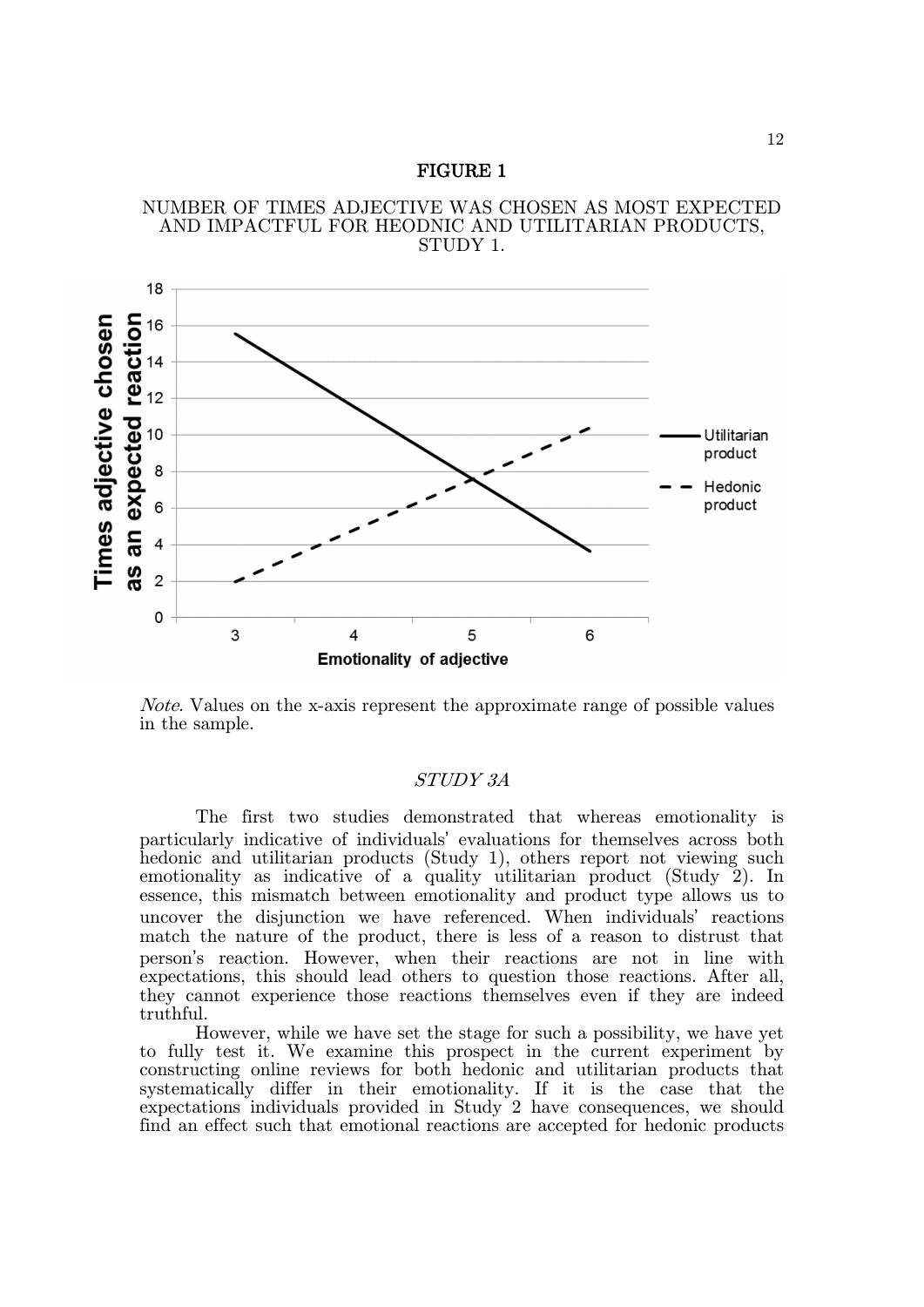and thus found to be impactful to readers, but that emotional reactions are not as accepted for utilitarian products and thus found to be relatively less impactful.

### Method

Participants. Undergraduate students participated in this study as partial fulfillment of a course requirement ( $N = 72$ ;  $\bar{R}$ ange<sub>age</sub> = 18 to 22 years old,  $M_{\text{age}} = 19$ ; 61% male, 39% female). Three participants' data were excluded from the analyses as they indicated that they had not taken the study seriously (i.e., answering "No" to the question: "…do you think you took this study seriously?"). The final sample consisted of 69 participants.

Procedure. Participants were told they would be shown a series of products and that they were to put themselves in the mindset of someone interested in buying such a product. In particular, they were asked to think about the kind of information they would want about that kind of product before they purchased it. They were then shown four different product reviews: two reviews of hedonic products – one of music and one of a movie – and two reviews of utilitarian products – one of a microwave and one of a blender. These particular products were chosen given that individuals view these products as primarily hedonic and utilitarian in nature as indicated in Study 2.

To experimentally manipulate the emotionality conveyed in each review, we constructed two reviews for each product – one high in emotionality and one low – such that they would be identical except for the emotionality of the adjectives that were used to describe the product  $(M_{length} =$ 70 words). For instance, whereas the high emotionality movie review began by stating, "This is an amazing movie and it was enjoyable to watch," the low emotionality review began by stating, "This is a perfect movie and it was beneficial to watch." While both sentences are the same length and structure, the adjectives used differ greatly in their emotionality. Indeed, the high emotionality sentence implies an average emotionality of 6.68 out of 9.00 whereas the low emotionality sentence implies an average emotionality of 4.14. Furthermore, given that there is an association between emotionality and extremity, we took care to ensure that the reviews were not only similar in length and structure, but also in their implied extremity. The sentence above demonstrates this similarity as the adjectives in the high emotionality sentence imply an average extremity of 3.50 out of 4.50 and those in the low emotionality sentence imply an average of 3.60. More formally, using paired  $t$ tests comparing the hedonic versus utilitarian reviews to one another, the implied extremity did not differ between the hedonic  $(M = 3.41)$  or utilitarian  $(M = 3.45)$  products  $(t(3) = .56, p = .62)$ , but the implied emotionality did for the hedonic  $(M = 7.00)$  and utilitarian  $(M = 4.18)$  products  $(t(3) =$ 127.53,  $p < .001$ ).

Which product  $-e.g.,$  either the music or the movie  $-\text{ was high or low}$ in emotionality for each product type was a between-subjects variable. In other words, half of the participants received the high emotionality microwave and movie reviews, and low emotionality blender and music reviews. The other half received the opposite emotionality for those products. Thus,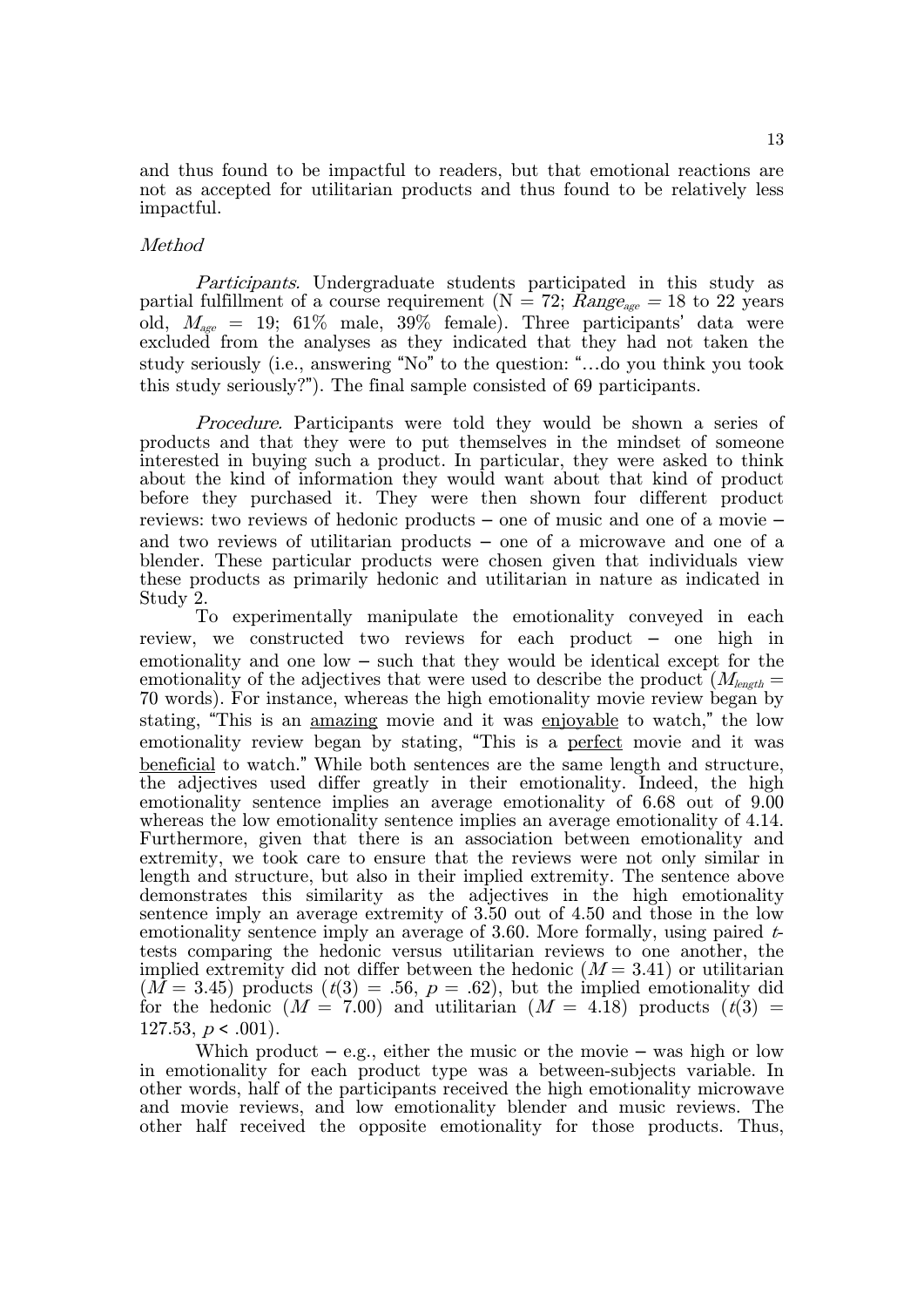participants were shown four product reviews in a 2 [product type: hedonic or utilitarian] x 2 [review emotionality: high or low emotionality] x 2 [condition: between-subjects counterbalancing] mixed design.

After each review, participants then answered two questions that indicated how impactful they found that review. First, they were asked, "How helpful was this review to deciding whether you would buy the product or not?"  $(1 = not at all helpful; 7 = very helpful).$ 

Second, to assess intentions to purchase that particular product after reading the review, we then asked, "how likely would you be to purchase this particular [product] after reading this review?"  $(1 = not at all likely; 7 = very$ likely).[3](#page-13-0)

### Results

Review helpfulness. To test our hypotheses, we conducted a 2 x 2 x 2 mixed analysis of variance (ANOVA) with product type and review emotionality as within-participants variables and counterbalancing condition as a between-subjects variable. As hypothesized, there was a significant twoway interaction between product type and review emotionality  $(F(1, 67)) =$ 24.00,  $p \le 0.001$ ; see Figure 2). This interaction indicated that reviews of hedonic products were seen as more helpful if they implied greater emotionality  $(M = 4.57)$  as opposed to less emotionality  $(M = 3.96; F(1, 67))$  $= 12.21, p \leq .001$ ) whereas high emotion reviews backfired for utilitarian products and were seen as less helpful  $(M = 3.71)$  compared to the less emotional reviews  $(M = 4.77; F(1, 67) = 14.68, p < .001)$ . These effects were not moderated by counterbalancing condition  $(F(1, 67) = .01, p = .91)$ .

Intention to purchase. We conducted the same  $2 \times 2 \times 2$  mixed ANOVA for individuals' intentions to purchase the product after reading its review. As before, we expected a significant two-way interaction between product type and review emotionality, which we indeed observed  $(F(1, 67) =$ 19.46,  $p \le 0.001$ ; see Figure 2). Reviews of hedonic products with greater emotionality led to greater intentions to purchase the product  $(M = 4.40)$ compared to those with less emotionality  $(M = 3.79; F(1, 67) = 14.82, p \leq$ .001). Conversely, high emotion reviews of utilitarian products backfired and led to lower intentions to purchase  $(M = 3.55)$  compared to those with lower emotionality  $(M = 4.37; F(1, 67) = 6.31, p = .01)$ . This interaction was not moderated by counterbalancing condition  $(F(1, 67) = .56, p = .46)$ .

### Discussion

 $\overline{\phantom{a}}$ 

We found that emotional reactions were accepted and more impactful for hedonic products, but that such reactions were less accepted and considered less impactful for utilitarian products. Instead, individuals found relatively unemotional reactions more helpful. Moreover, these emotional reactions led participants to signal they would be more likely to purchase the

<span id="page-13-0"></span><sup>&</sup>lt;sup>3</sup> Although helpfulness and intentions to purchase were correlated ( $r(67) = .81$ ,  $p < .001$ ), we analyze these questions separately to demonstrate each review's effect on both helpfulness and purchasing intentions. Results are similar when combining these questions into a single index.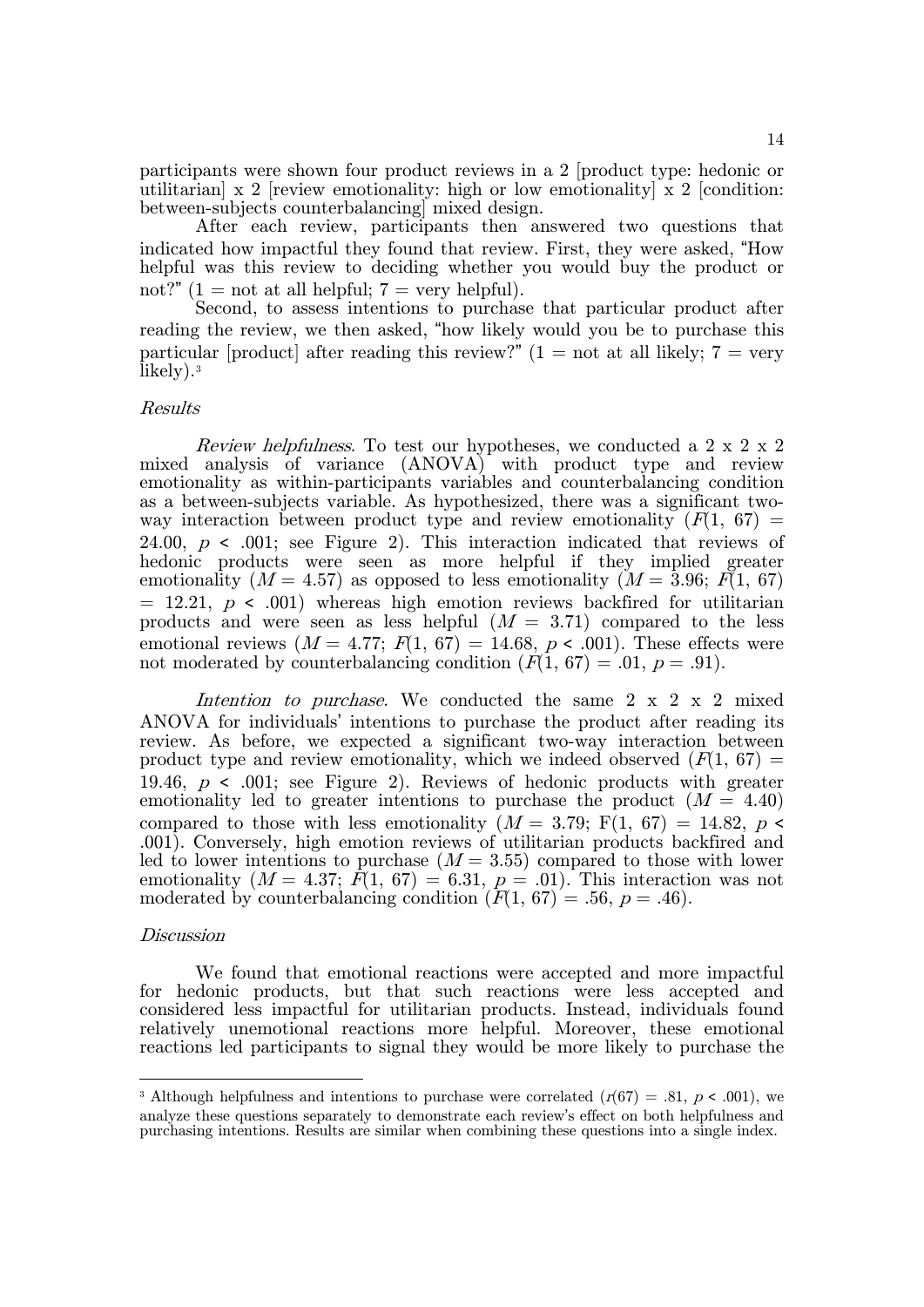product if it was hedonic, but less likely if the product was utilitarian. Together, these results indicate that although more emotional reactions predict more extreme summary judgments for the consumer him/herself, given that readers cannot directly experience such emotionality themselves they come to view the reviewer's reaction as less helpful.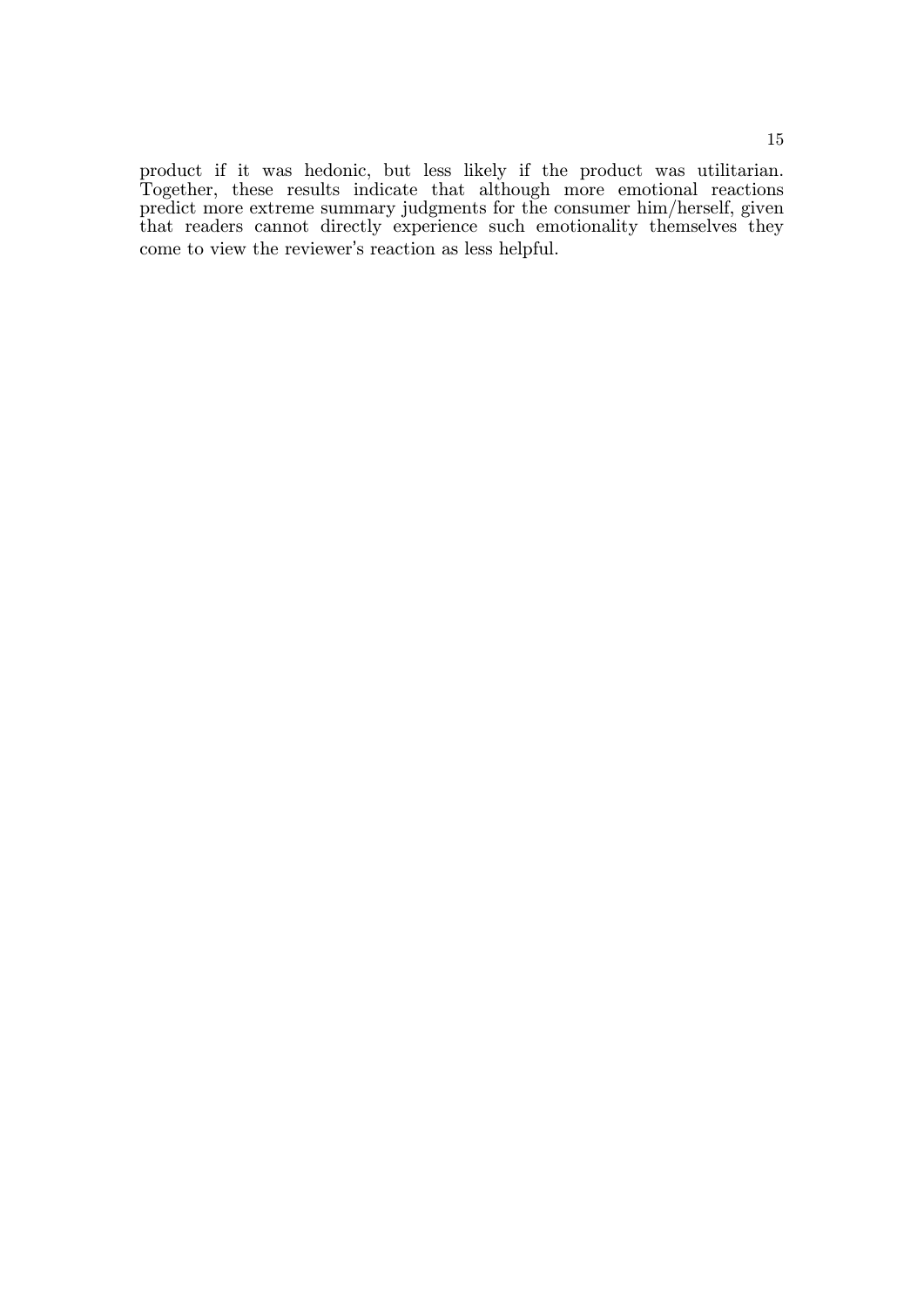

Note. Error bars represent ±1 standard error of the mean (SEM).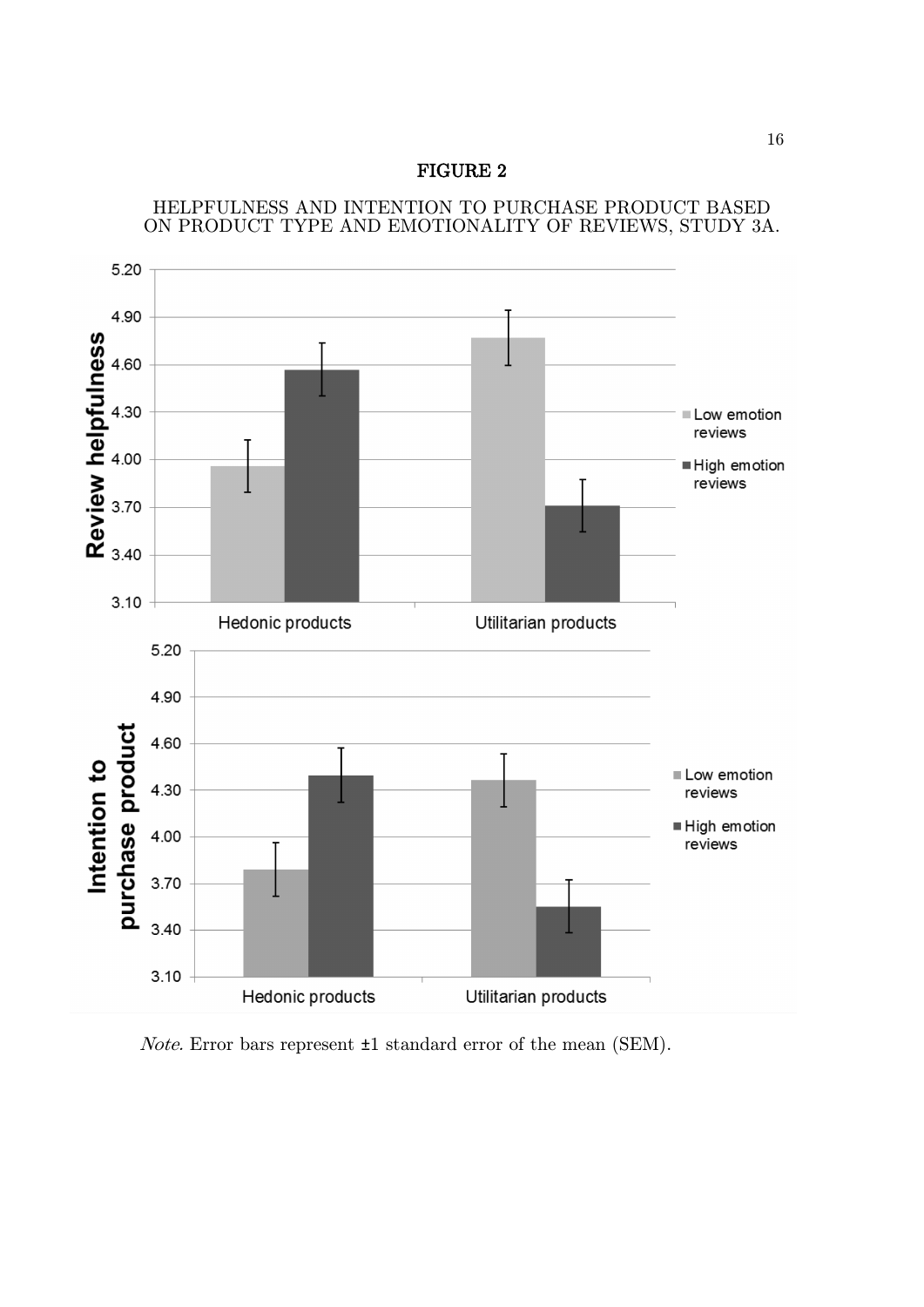### STUDY 3B

Our results thus far show that individuals find emotional reactions important to their own judgments, but that such emotion is not as powerful to others when such reactions violate their expectations. Given that past research has indicated that violating individuals' expectations often leads them to be surprised (e.g., Westbrook and Oliver 1991), the current study sought to examine the extent to which surprise was related to the negative downstream consequences we demonstrated. Such a result would provide further evidence that the effects we have seen thus far are related to a mismatch between individuals' expectations and the emotionality of the reactions within a review.

### Method

*Participants.* Participants were recruited via Mechanical Turk  $(N =$ 100;  $Range_{age} = 19$  to 67 years old,  $M_{age} = 34$ ; 46% male, 54% female).

*Procedure.* We utilized the same stimuli and  $2 \times 2 \times 2$  mixed design used in Study 3A. However, after participants read each review, we first assessed how surprising they found each review by asking them the extent to which they found the review surprising or odd  $(1: \text{not at all}; 7: \text{very})$  and thus how easy it was to understand (1: not at all; 7: very). As in Study 3A, we then asked them to report how helpful they found the review as well as their buying intentions for the corresponding product.

### Results

Review helpfulness. To begin, we again conducted a  $2 \times 2 \times 2$  mixed ANOVA with product type and review emotionality as within-participants variables and counterbalancing condition as a between-subjects variable.

Replicating the results from Study 3A, we found a significant emotionality by product type interaction  $(F(1, 98) = 50.13, p < .001)$ . This interaction once again indicated that for hedonic products, high emotion reviews were more helpful  $(M = 4.64)$  than low emotion reviews  $(M = 3.35;$  $F(1, 98) = 32.85, p < .001$ . However, as before, for utilitarian products, high emotionality backfired and was deemed less helpful  $(M = 4.07)$  compared to low emotion reviews  $(M = 4.84; F(1, 98) = 18.23, p < .001)$ . This pattern did not differ by counterbalancing condition  $(F(1, 98) = .47, p = .49)$ .

Intention to purchase. We again replicated the results from Study 3A. There was the significant emotionality by product type interaction  $(F(1, 98))$  $= 50.00, p \leq .001$ . For hedonic products, participants expressed greater intentions to purchase the product if the review was high  $(M = 4.39)$ compared to low in emotionality  $(M = 3.14; F(1, 98) = 33.10, p < .001)$ . For utilitarian products, high emotion backfired and participants expressed less intention to purchase the product  $(M = 3.77)$  compared to low emotion reviews  $(M = 4.46; F(1, 98) = 15.63, p < .001)$ . This pattern existed across counterbalancing condition  $(F(1, 98) = .26, p = .61)$ .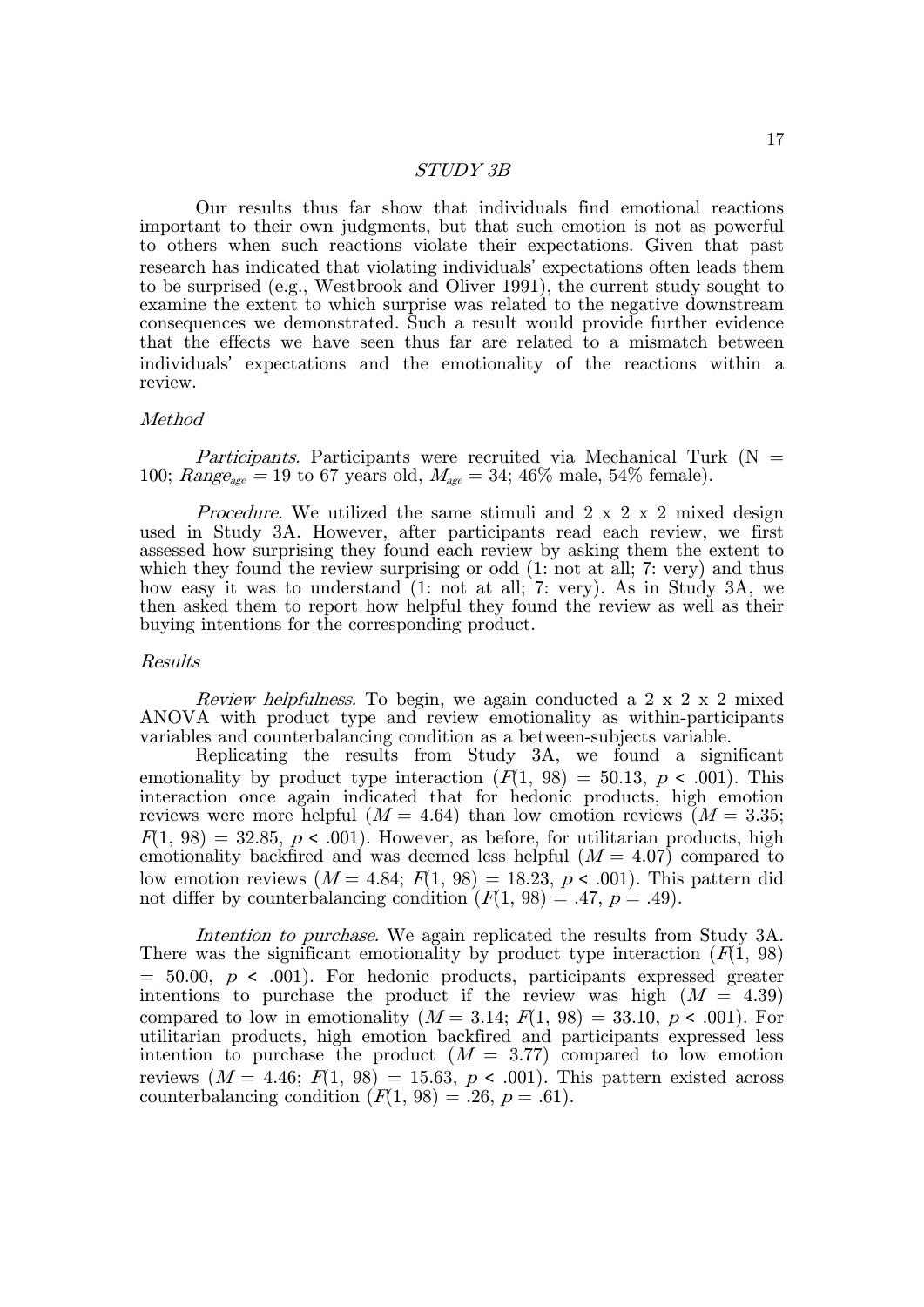Surprising nature of each review. We next investigated whether a similar pattern of results occurred when assessing how surprising participants found each review. To this end, we averaged together how surprising they found each review with how difficult they found it to understand (ease of understanding reverse-coded;  $r(98) = .45$ ,  $p < .001$ ). Results were similar when analyzing these metrics separately as well.

Using this average, we found the same pattern as we did when predicting helpfulness and buying intentions. In particular, we found that for hedonic products, low emotion reviews were more surprising  $(M = 3.29)$ compared to high emotion reviews  $(M = 2.20; F(1, 98) = 58.23, p < .001)$ . Conversely, high emotion reviews backfired for utilitarian objects and were more surprising  $(M = 3.56)$  versus low emotion reviews  $(M = 2.58; F(1, 98))$ 26.04,  $p < .001$ ).

Mediation. We hypothesized that the surprising nature of a given review should then lead to participants' final judgments of that review as well as their intention to purchase the corresponding product. In particular, we hypothesized a within-subjects mediation model such that 1) expressed emotionality in each review 2) would be either more or less surprising depending on the product type and 3) that this would shape the final impact of the review.

To begin, we simplified the data by averaging together participants' helpfulness judgments and their ultimate intention to purchase the corresponding product  $(r(98) = .87, p < .001)$ . The results are the same as when examining these variables separately.

Next, in order to test the proposed mediation pathway, we conducted two mediation models: one for hedonic products and one for utilitarian products. To estimate these models, we used the MEMORE package (Montoya and Hayes 2017) which allows for bootstrapped confidence intervals of a within-subjects mediation pathway. Using this approach, a 95% confidence interval of the indirect effect using 5000 bootstrapping samples did not include zero for either the hedonic products [.51, 1.38] or the utilitarian products [-.62, -.20] (see Figure 3). These results indicated that greater expressed emotionality was less surprising for hedonic products and that this, in turn, led participants to judge the review as more helpful and increased their intention to buy the product. However, this emotionality backfired for utilitarian products where emotional information was more surprising, which then led to a decreased impact of the review.

### Discussion

The results of the current experiment provide additional evidence that individuals' expectations are responsible for the downstream consequences of providing reactions that do not match the nature of the product. Indeed, participants indicated they were more surprised when reviews provided emotional reactions to a utilitarian product and unemotional reactions to a hedonic product. This surprise then led them to view such reviews as less impactful.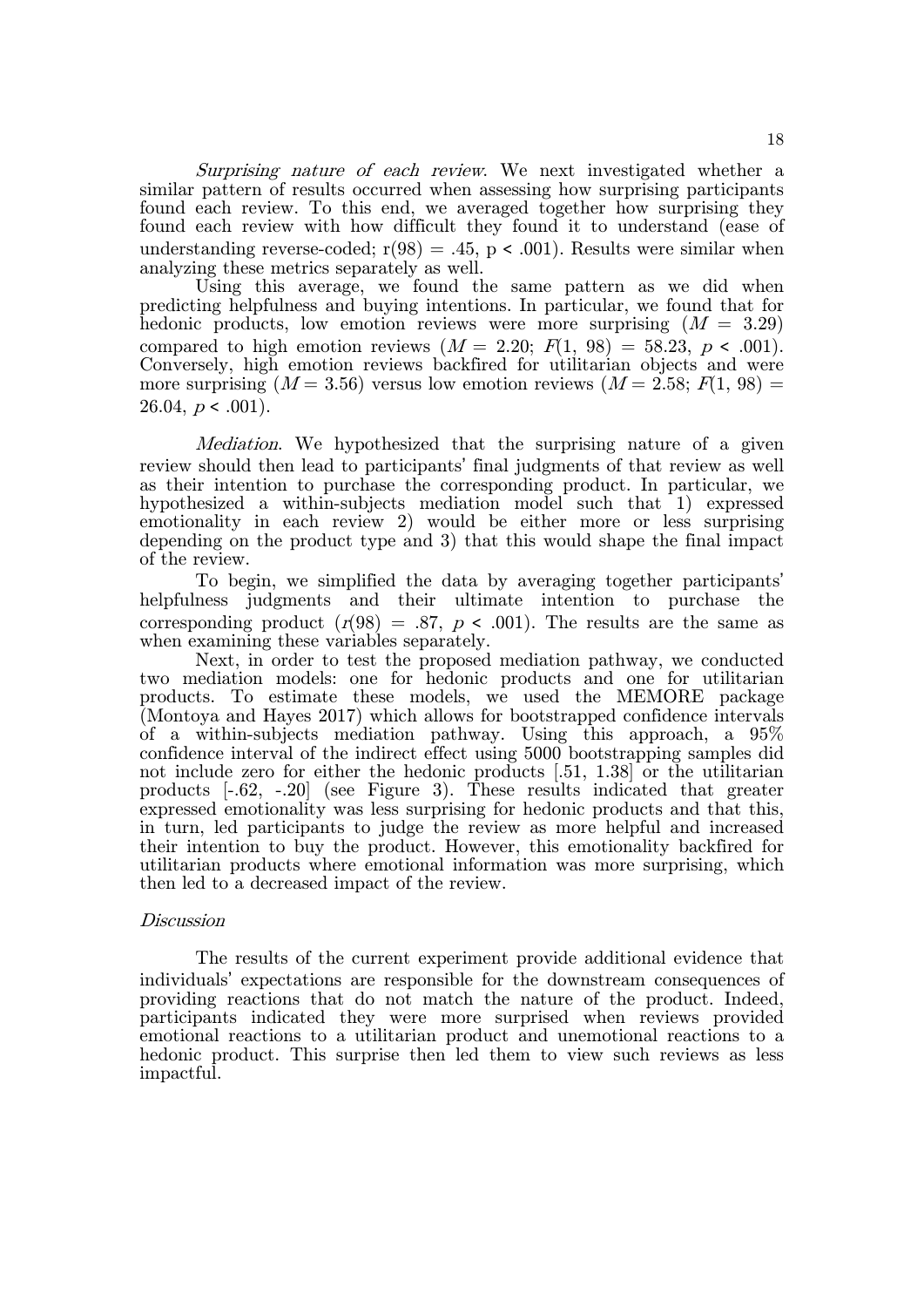# FIGURE 3<br>MEDIATION MODELS SHOWING THE RELATION BETWEEN REVIEW EMOTIONALITY, HOW SURPRISING THE REVIEW WAS, AND THE REVIEW'S FINAL IMPACT, STUDY 3B.



*Note.* \*\*\* *p* ≤ .001, \* *p* ≤ .05, + *p* = .11

### STUDY 4

As we have now established, consumers expect hedonic products to be described using more emotional reactions and utilitarian products to be described using more cognitive reactions; furthermore, individuals are surprised when these expectations are violated. Such violations should then make consumers wonder about the source and whether or not such reactions are trustworthy. Indeed, the effects we have seen across these studies are likely due to individuals' relative lack of trust in others' reactions. We explicitly stated this theoretical proposition at the outset and such a proposition is implicit within all of the studies we have conducted thus far. However, we have not yet directly examined this possibility. In the current study we first establish the association between trust and the reactions other individuals provide. Specifically, we hypothesized that individuals would show greater distrust of others' reactions if they did not match the nature of the product: emotional reactions to utilitarian products should be relatively distrusted whereas cognitive reactions to hedonic products should be relatively distrusted.

### Method

Participants. Participants were recruited from Mechanical Turk  $(N =$ 50;  $Range_{\text{age}} = 18$  to 68 years old,  $M_{\text{age}} = 36$ ; 58\% male, 42\% female).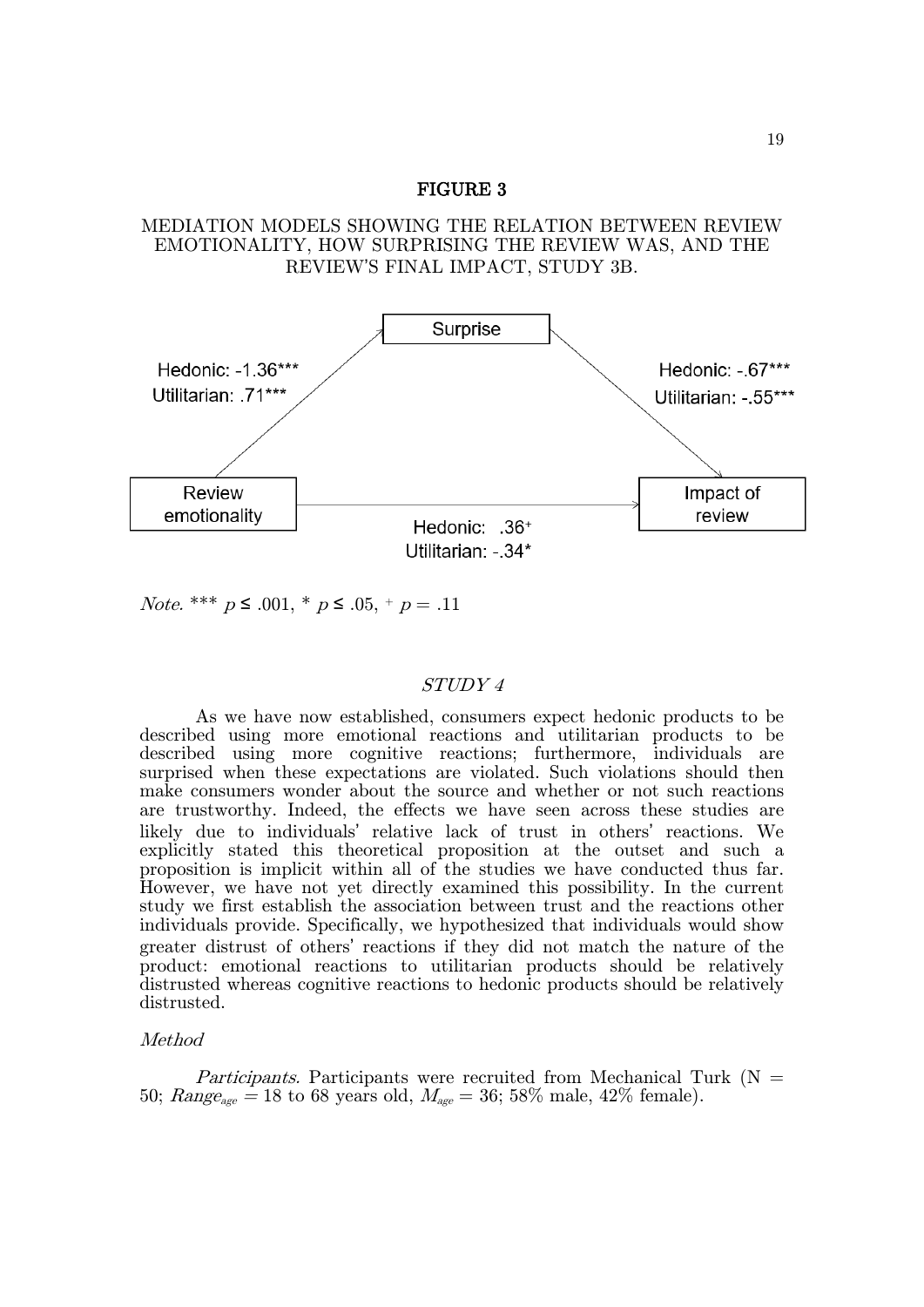Procedure. Participants were asked to select those EL adjectives that would lead them to question or have doubts about, in other words distrust, a reviewer's reaction to a given product. We showed individuals eight products one-by-one: four hedonic and four utilitarian. The four hedonic products were a "movie," "music," "vacation resort," and a "fiction novel." The four utilitarian products were a "microwave," "blender," a "book on how to program a computer," and a "non-fiction book." Thus, the design was fully withinsubjects where we could compare those reactions that would be distrusted for both hedonic and utilitarian products for each participant.

For each product, participants were asked to select two to four EL adjectives that would be questionable for a reviewer to express regarding that product and that would lead them to have doubts about that reviewer and their trustworthiness. Participants had the opportunity to choose from those EL adjectives that provided a clearly positive reaction and that could be applied to at least one of the products. Based on pilot testing, we found that adjectives that provided a very mild positive reaction ("okay," "adequate," "satisfactory," "neutral," "acceptable," "reasonable," and "agreeable") tended to be distrusted across all products. Indeed, given that participants were expecting rather positive reactions to each product, these adjectives imply relatively little enthusiasm and thus led pilot participants to deduce that the reviewer was relatively less pleased with the product. Moreover, the adjectives "pro" and "healthy" could not easily be applied to any of the eight products and thus these adjectives were also not included. In total, there were 40 positive EL adjectives individuals could choose from.

### Results

We summed the number of times an adjective was chosen for the hedonic versus utilitarian products. To index the extent to which each adjective was trusted for each product type, we then calculated a difference score as the number of times the reaction was selected as untrustworthy for utilitarian products minus the number of times it was selected as untrustworthy for hedonic products. We would hypothesize that the more emotional the adjective, the more times individuals would select that reaction as untrustworthy for utilitarian products. Conversely, this same relation would indicate that the less emotional the adjective, the more times individuals would select that reaction as untrustworthy for hedonic products.

We correlated this difference score with the implied emotionality of that adjective and confirmed our hypothesis: the less emotional an adjective, the more times it was selected as a reaction individuals would distrust for a hedonic product (versus a utilitarian product:  $r(38) = .64$ ,  $p < .001$ ). For example, the adjectives "lovable" and "exciting" were selected more often as reactions participants would distrust for utilitarian products, whereas the adjectives "useful" and "beneficial" were selected more often as reactions they would distrust for hedonic products. Moreover, this relation was specific to the adjective's implied emotionality: there was no significant correlation between the normative extremity of an adjective and the number of times it was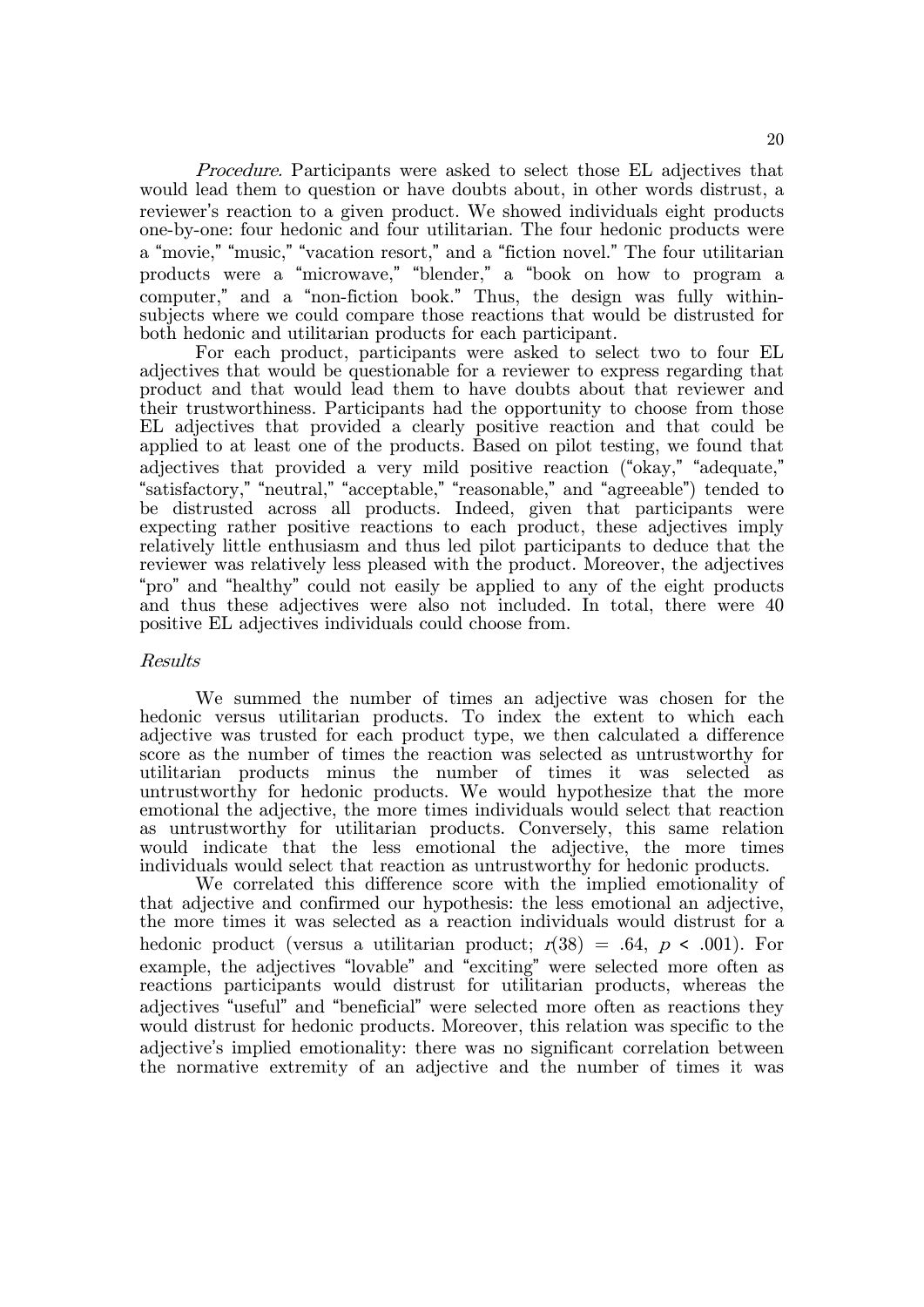selected as being a reaction they would distrust for utilitarian versus hedonic products  $(r(38) = .13, p = .41).4$  $(r(38) = .13, p = .41).4$  $(r(38) = .13, p = .41).4$ 

### Discussion

Although the previous experiments had demonstrated the phenomenal disjunction, they had yet to investigate why such a disjunction may occur. This study provided initial evidence that reactions that mismatch the nature of the product are distrusted. As such these results provide an opportunity. Specifically, if we are able to bolster the trust individuals have in mismatching reactions, we can provide further evidence that trust underlies the disjunction we have demonstrated thus far.

### STUDY 5

The current study provides direct experimental evidence of our primary theoretical proposition. In effect, if we are able to increase the trust individuals have in the person writing the review, then we should be able to lessen the effects of expressing the unexpected, mismatching reactions. To manipulate the trust participants could place in the person expressing the different reactions, we provided them with additional information about the person from whom they would be hearing about each product. In the unknown expertise condition, we sought to replicate the previous results by demonstrating that individuals distrust mismatching reactions from mismatching reactions from anonymous reviewers. In the high expertise condition, we informed participants that the reactions they were reading about came from highlyregarded experts. In this condition, participants are likely to continue to find mismatching reactions surprising, but they also may be able to justify even these reactions to some extent and, hence, not view them as so untrustworthy. Take, for instance, the connoisseur who describes the experience with a specific scotch whisky as "useful" and "beneficial." Individuals may justify that this expert is providing a more analytical understanding of the scotch and its attributes. In a parallel fashion, consider the carpenter who describes a hammer as "amazing" and "wonderful" to use. This expert's passion may be justified as their having experienced a truly remarkable tool – one that clearly stands out above the others he/she has used. Although these mismatched reactions may violate individuals' expectations of how these products are typically evaluated, they may be appear more understandable and, hence, more trustworthy when expressed by experts. Thus, in this condition, we not only sought to increase the overall trust individuals had in the reviewer (i.e.,

<span id="page-20-0"></span><sup>&</sup>lt;u>.</u> <sup>4</sup> We also examined these data using a more complicated hierarchical linear modeling approach. Specifically, for each of the eight products (level 1), we summed the number of times each of the 40 adjectives (level 2) was chosen for that product. Thus each adjective had eight observations. We can then predict this total using the normative emotionality and extremity for each adjective (each variable mean-centered). Conceptually replicating the results reported in the main text, we observed an emotionality by product type interaction ( $\gamma$  $=$  -.74,  $t(277) = 7.35$ ,  $p < .001$ ) indicating that participants selected less emotional adjectives as reactions they would distrust for hedonic products ( $y = -1.06$ ,  $t(49.80) = 3.95$ ,  $p < .001$ ) and, though not quite reaching significance, selected more emotional adjectives for utilitarian products ( $y = .41$ ,  $t(49.80) = 1.54$ ,  $p = .13$ ).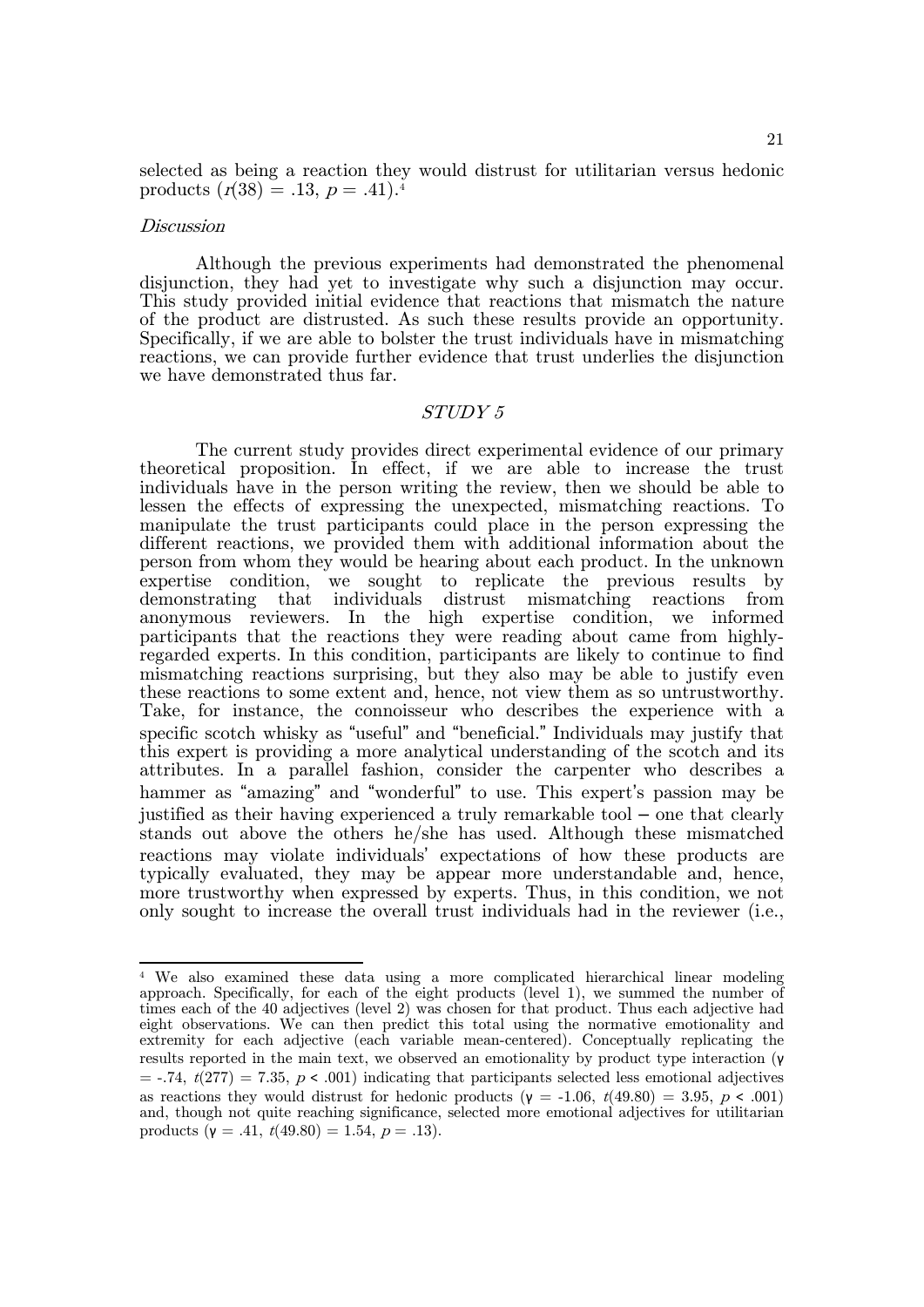showing a main effect of expertise), but also specifically decrease the effect of mismatching (i.e., a product type by expertise interaction).

### Method

Participants. Participants were recruited from Mechanical Turk. Given that we utilized a  $2 \times 2$  fully between-subjects design, we sought to recruit 50 participants per condition to ensure a well-powered experiment  $(N = 202$ ;  $Range_{\text{age}} = 19$  to 74 years old,  $M_{\text{age}} = 36$ ; 44% male, 55% female; 1% chose not to identify their gender).

Procedure. Participants were instructed that they would see reactions to a product from a reviewer and that they should indicate the extent to which they trusted this reaction. Half of the participants were told the reactions were to a music album from the rock and roll genre (hedonic product condition) whereas the other half were told the reactions were to a book on how to program a computer (utilitarian product condition).

Before seeing the reactions of the reviewers, however, we also manipulated the trust individuals could place in each reviewer. Half of the participants were told that the reactions came from an anonymous Amazon.com reviewer (unknown expertise condition) and the other half were told the reactions came from an expert reviewer (high expertise condition). If participants in the high expertise condition had also been assigned to the hedonic product (music album), they were told that the reviewer was an expert from Rolling Stone, a best-selling music magazine. If participants had been assigned to the utilitarian product (computer programming book), they were told that the reviewer was an expert from Wired, a best-selling technology magazine. Thus, the design was a 2 [product type: hedonic or utilitarian] x 2 [expertise: unknown or high] between-subjects design.

After receiving this information, participants then judged each of the 40 positive EL adjectives used in Study 4 for the extent to which they would question or trust each reaction (1: I would not question at all; 7: very questionable).

### Results

Given that each participant judged multiple adjectives, we used mixed modeling to analyze the data. Specifically, we treated both participants and adjectives as random factors. This approach allowed us to make full use of the data without averaging across responses and had the added benefit of providing greater confidence in the generalizability of the results to both participants and adjectives not included in the current experiment (Baayen, Davidson, and Bates 2008; Judd, Westfall, and Kenny 2012).

To construct the mixed model, we effects-coded condition such that participants were identified as being either in the hedonic (coded as '1') or utilitarian product  $('-1')$  condition as well as in the expert  $('1')$  or anonymous reviewer ('-1') condition. We then included the normative emotionality and extremity of each adjective (both variables mean-centered) and allowed these variables to interact with the condition variables. These variables and their interactions were used to predict the extent to which participants trusted each reaction (how questionable they found each reaction reverse-coded). We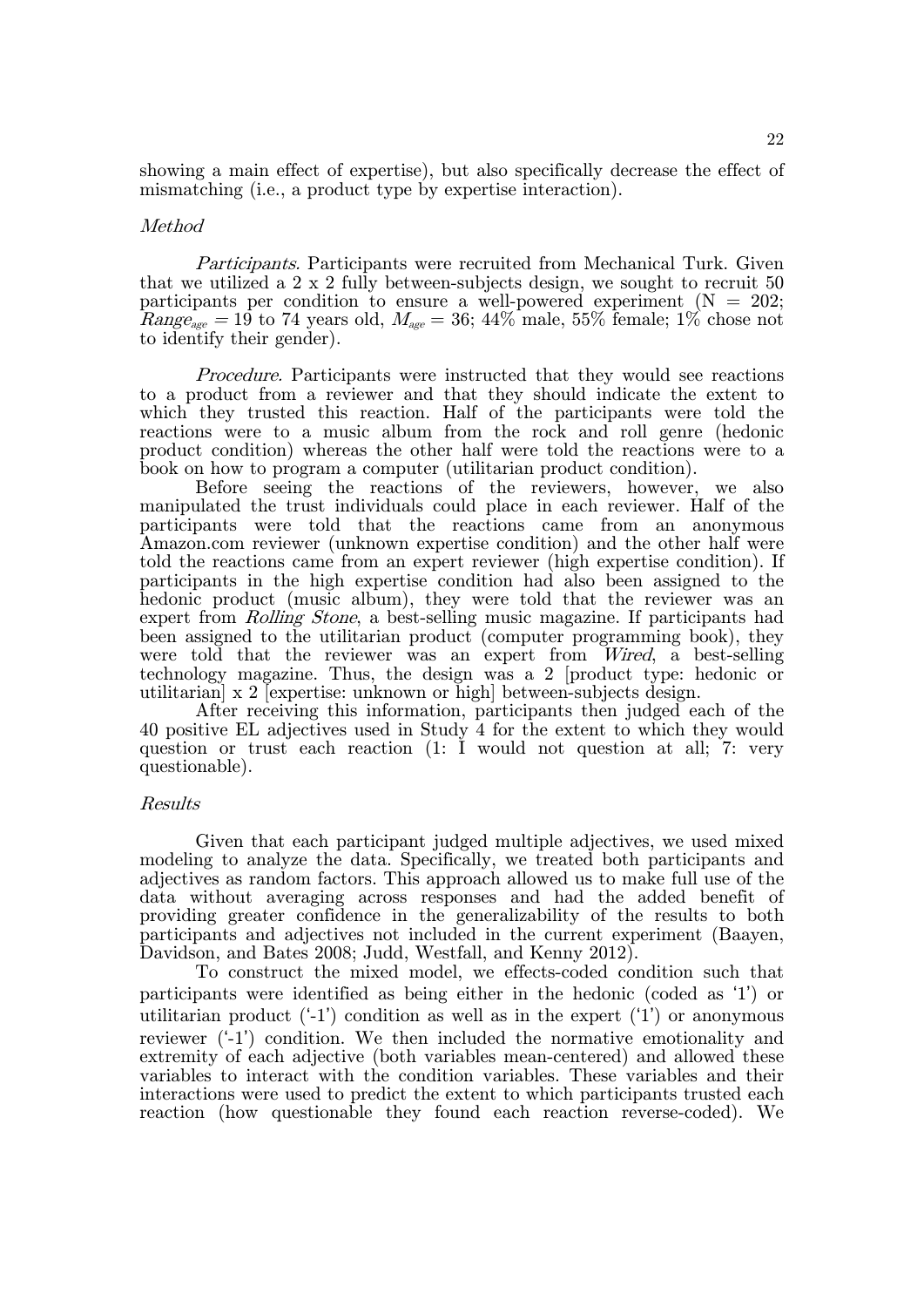hypothesized a three-way interaction such that, for example, individuals would trust emotional reactions to a utilitarian product less, but that such reactions from experts would be relatively more acceptable (i.e., an emotionality by product type by reviewer expertise interaction).

To begin, we found that the expertise manipulation was successful: participants tended to trust the reactions of experts more than the reactions of anonymous reviewers ( $y = .26$ ,  $t(198) = 2.88$ ,  $p = .004$ ). Most important, however, was the hypothesized three-way interaction between emotionality, product type, and reviewer expertise ( $\gamma = -.04, t(7833) = 3.51, p < .001$ ; see Figure 4). For those in the unknown expertise condition, we replicated the mismatching effect we have seen thus far: the more emotional an anonymous reviewer's reaction to a hedonic product, the more participants trusted this reaction ( $\gamma = .21$ ,  $t(56.60) = 4.25$ ,  $p < .001$ ); however, for utilitarian products, the more emotional the anonymous reviewer's reaction was, the less it was trusted  $(\gamma = -.27, t(61.23) = 5.39, p < .001)$ .

This same basic pattern existed for the expert reviewers as well, but was significantly attenuated. As before, participants trusted the experts' reaction to a hedonic product more if it was more emotional ( $y = .11, t(56.05)$ )  $= 2.38, p = .02$ , but as the relatively smaller coefficient of this effect indicates, participants were more trusting of experts' cognitive reactions as well. This same attenuation occurred for the utilitarian product. Once again, participants continued to prefer more cognitive reactions to the utilitarian product, but were relatively more trusting of the expert's even more emotional reactions ( $y = -.18$ ,  $t(56.60) = 3.75$ ,  $p < .001$ ).

### Discussion

This study provided direct evidence in support of our central hypothesis regarding trust's role in accepting others' evaluative reactions. When reviewers were described as experts in their field, individuals trusted these reviewers' reactions to a greater extent even when these reactions mismatched with the product. In effect, more expert reviewers were granted more tolerance when they use unexpected evaluative language. For example, a carpenter with 30 years of experience who expresses to someone how "amazing" and "wonderful" a hammer is, despite the surprising nature of these reactions, will be trusted to a greater extent compared to someone who has little or no expertise in carpentry. This finding assumes particular importance in the context of our primary theoretical proposition regarding the trustworthiness and diagnosticity of an individual's own emotional reactions versus those of another. As demonstrated by our earlier results, individuals weight their emotional responses to even utilitarian products heavily. Essentially, the attenuated mismatching effect in the case of a highly expert review implies that an interpersonal context can be made to resemble the intrapersonal a bit more closely when individuals can trust the mismatched reactions of the source.

Having established trust as an underlying reason for the phenomenal disjunction, we turned to demonstrate the real-world consequences of this disjunction in the next two studies. To do so, we returned to the anonymous Amazon.com reviews we utilized in Study 1.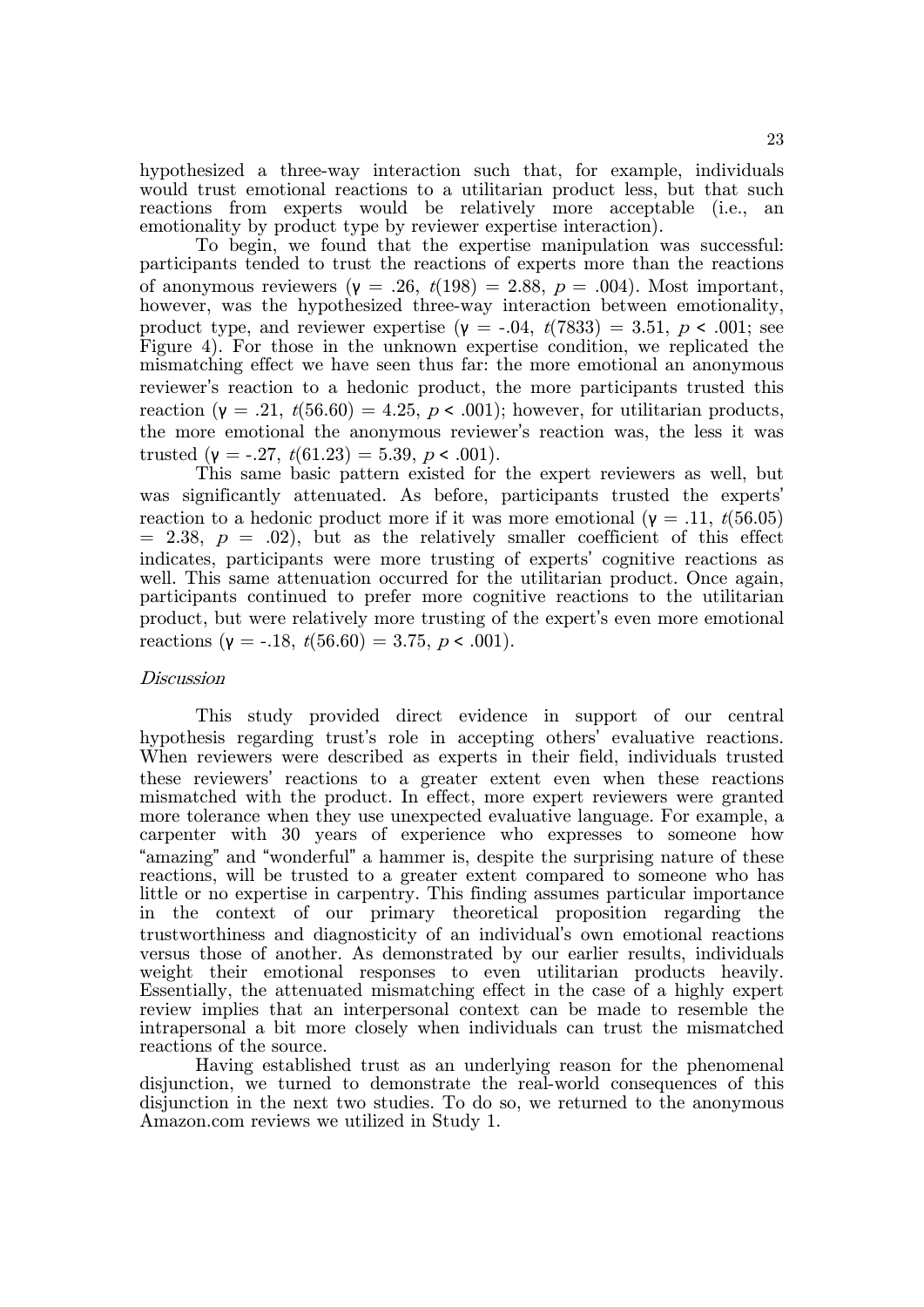# TRUST IN REACTION AS A FUNCTION OF ADJECTIVE EMOTIONALITY, PRODUCT TYPE, AND REVIEWER TRUSTWORTHINESS, STUDY 5.



Note. Values on the x-axis represent two standard deviations above and below the mean on emotionality.

# STUDY 6A

Across six studies we have now demonstrated the phenomenal disjunction such that although individuals' own emotional reactions are related to more extreme final judgments, others often find such emotionality less impactful. We demonstrated the first half of this disjunction utilizing realworld product reviews, but have relied on in-laboratory studies to examine the

# FIGURE 4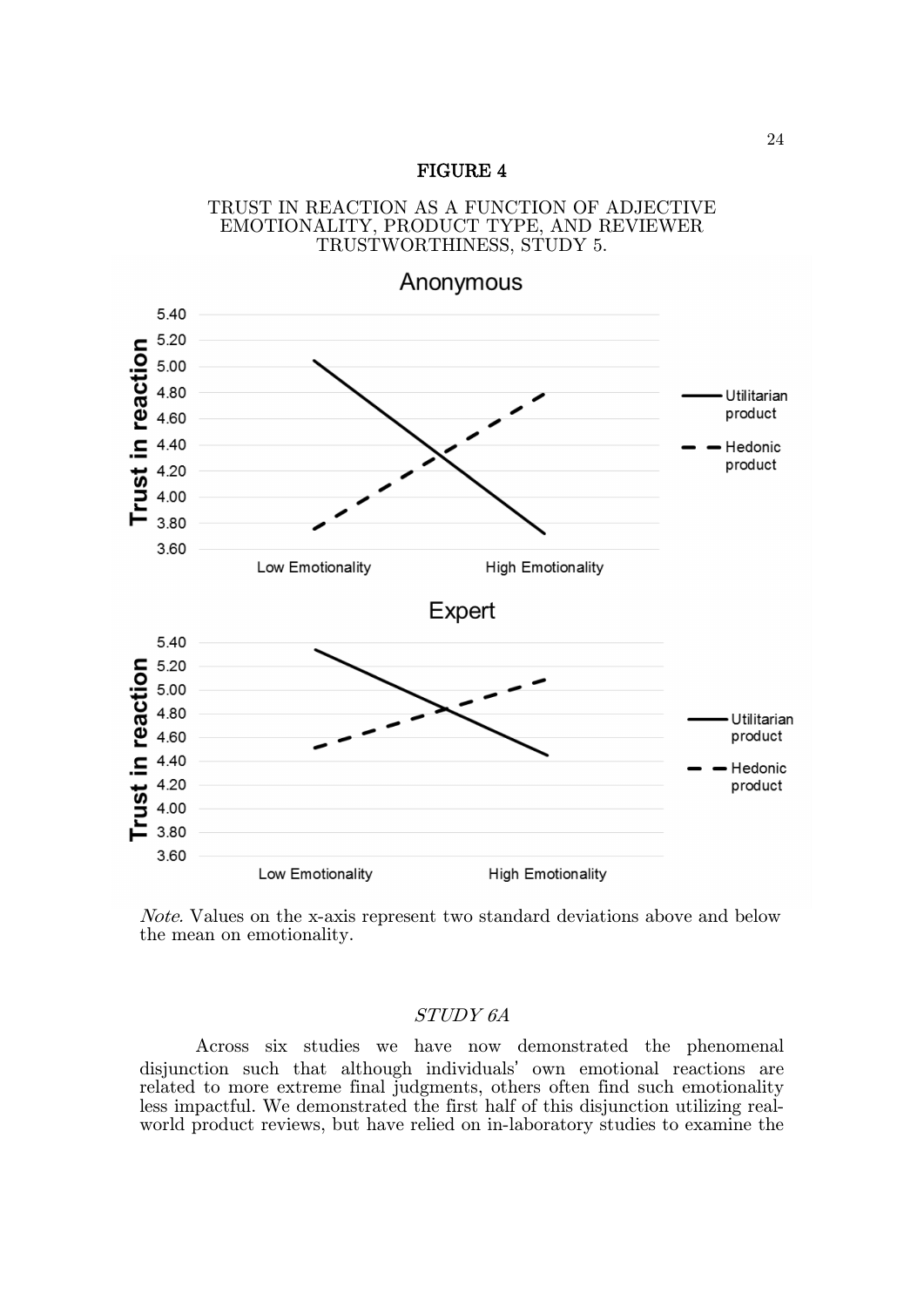second half of the disjunction. However, using the very same product reviews we introduced in Study 1, we also have the opportunity to examine the second half of this disjunction in the real world. In addition to the text and star ratings consumers issued the products, the reviews were also judged by other consumers who were visiting the Amazon.com website and thus likely interested in purchasing that product. Specifically, consumers visiting Amazon.com have the opportunity to indicate how impactful they found the review by expressing whether they found it helpful or not ("Was this review helpful to you?" Yes or No). The helpfulness of each review constitutes our primary outcome of interest for the current study.

### Data

We utilized the same reviews as those used in Study 1. However, some reviews from Study 1 had not been judged by other consumers and thus we used only those reviews that had helpfulness ratings associated with them. We were left with 90% of the original reviews with 23,452 reviews across 258 hedonic products, and 23,380 reviews across 258 utilitarian products ( $N_{\text{reviews}} =$ 46,832). Across these reviews there was a total of 555,508 helpfulness ratings  $(M_{per}$ <sub>review</sub> = 10.68,  $SD = 32.67$ ) where visiting consumers had signified whether a review was helpful or not by clicking either a "yes" or "no" button after reading the review. To index the helpfulness of each review, we followed past research (e.g., Danescu-Niculescu-Mizil et al. 2009; Mudambi and Schuff 2010) and calculated the proportion of visiting consumers who found that review helpful out of the total number of consumers who voted on that review  $(M = .67, SD = .34).$ <sup>[5](#page-24-0)</sup>

### Results

 $\overline{\phantom{a}}$ 

Helpfulness. We used multiple regression to examine whether the impact of a review depended on the emotionality implied in that review as well as the product type, above-and-beyond extremity. We effects-coded product type as hedonic (coded as '1') or utilitarian ('-1') and standardized the implied emotionality and extremity of the reviews. To test our primary hypothesis, we also entered two two-way interactions: an emotionality by product type interaction and an extremity by product type interaction.

To begin, there was an effect of product type simply indicating that reviews of hedonic products were found to be more helpful overall compared to reviews of utilitarian products  $(B = .03, t(46826) = 14.32, p < .001)$ . Furthermore, across both product types, we found that more extremely positive language was more impactful to consumers  $(B = .03, t(46826))$ 12.34,  $p \leq 0.001$ . This effect of extremity makes sense as a more extremely positive review, regardless of product type, leaves less ambiguity about the merits of a product and should therefore be more convincing.

<span id="page-24-0"></span><sup>&</sup>lt;sup>5</sup> The distribution of helpfulness ratings is non-normal such that there is a large number of reviews that are considered maximally helpful (a ratio of 1) and a large number that are considered not at all helpful (a ratio of 0). Given this more bimodal distribution, we removed those reviews that were either maximally or not at all helpful and conducted all analyses again with the more normal distribution. All results were replicated with this subsample indicating that the results are robust regardless of which sample of reviews is used.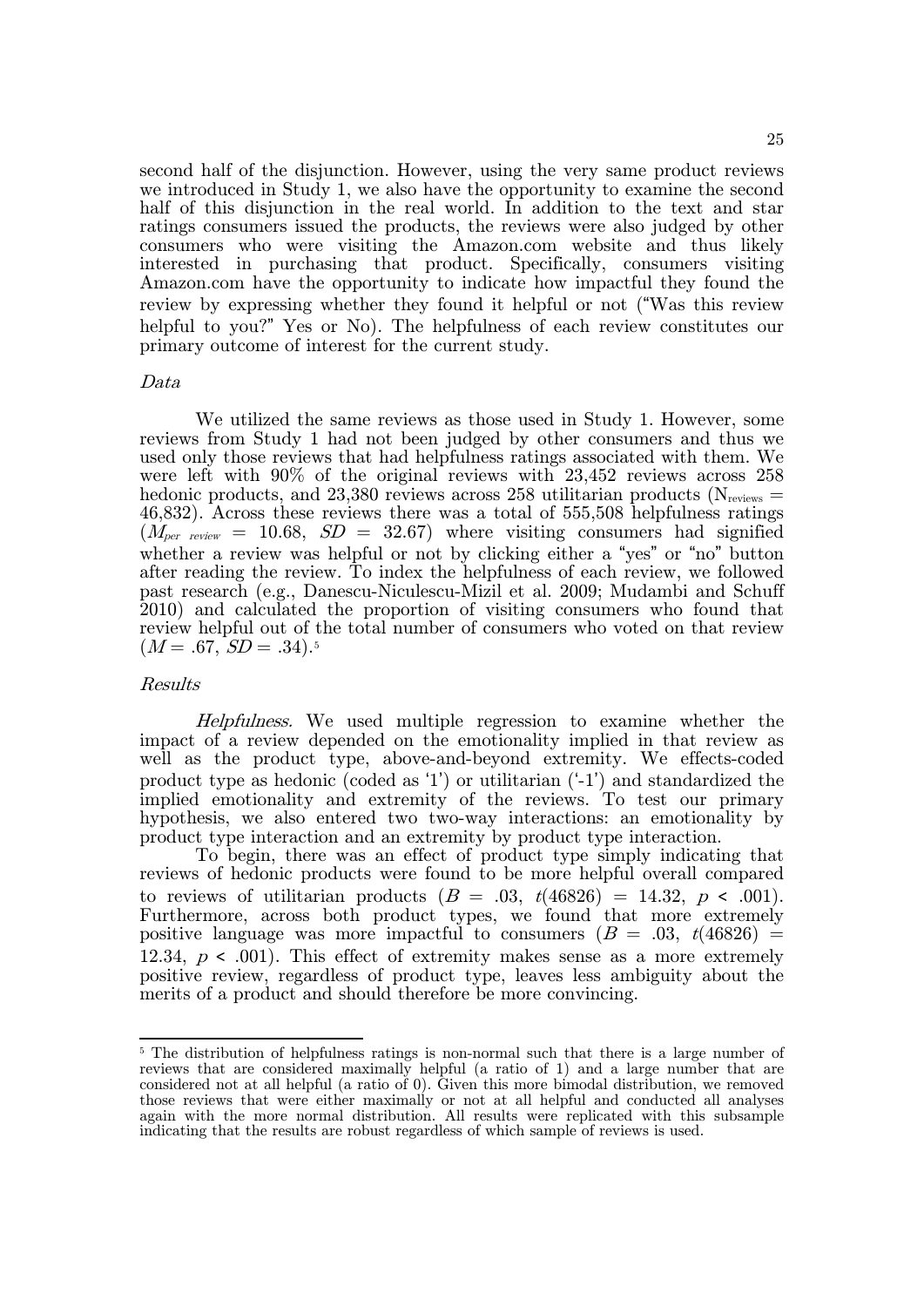More importantly, there was a significant emotionality by product type interaction  $(B = .02, t(46826) = 7.85, p < .001$ ; see Figure 5). For hedonic products, consumers were more likely to click "yes" they found a review to be helpful if the review expressed greater emotionality  $(B = .01, t(46826) = 3.81,$  $p \leq .001$ ). However, this emotionality backfired for utilitarian products: consumers were more likely to click "no" they did not find the review helpful with this same level of emotionality  $(B = -0.02, t(46826)) = 7.35, p < .001$  $(B = -0.02, t(46826)) = 7.35, p < .001$  $(B = -0.02, t(46826)) = 7.35, p < .001$ .<sup>6</sup> Instead, as this latter result indicates, relatively unemotional reviews were more impactful for utilitarian products.

FIGURE 5<br>HELPFULNESS OF AMAZON.COM REVIEW AS JUDGED BY REAL-WORLD CONSUMERS VISITING EACH PRODUCT'S WEBPAGE, STUDY 6A.



 $\overline{\phantom{a}}$ 

Note. Values on the x-axis represent the approximate range of possible values in the sample.

<span id="page-25-0"></span><sup>6</sup> We can also investigate the effect a review's star rating has on judgments of its helpfulness. Controlling for a consumer's summary judgment would provide us with the added benefit of accounting for the difference in star ratings we see between hedonic products – which received more positive star ratings overall – and utilitarian products. Using the same regression equation as before, we found that the more positive the review in terms of its star rating, the more helpful it was considered  $(B = .06, t(46825) = 37.88, p < .001)$ . Furthermore, above-andbeyond this effect, all other results were replicated. Of particular interest is that the emotionality by product type interaction was significant  $(B = .02, t(46825) = 7.69, p < .001)$ indicating that greater emotionality was more impactful for hedonic products  $(B = .01)$ ,  $t(46825) = 3.01, p = .003$ , but backfired for utilitarian products  $(B = .03, t(46825) = 7.93,$  $p < .001$ ).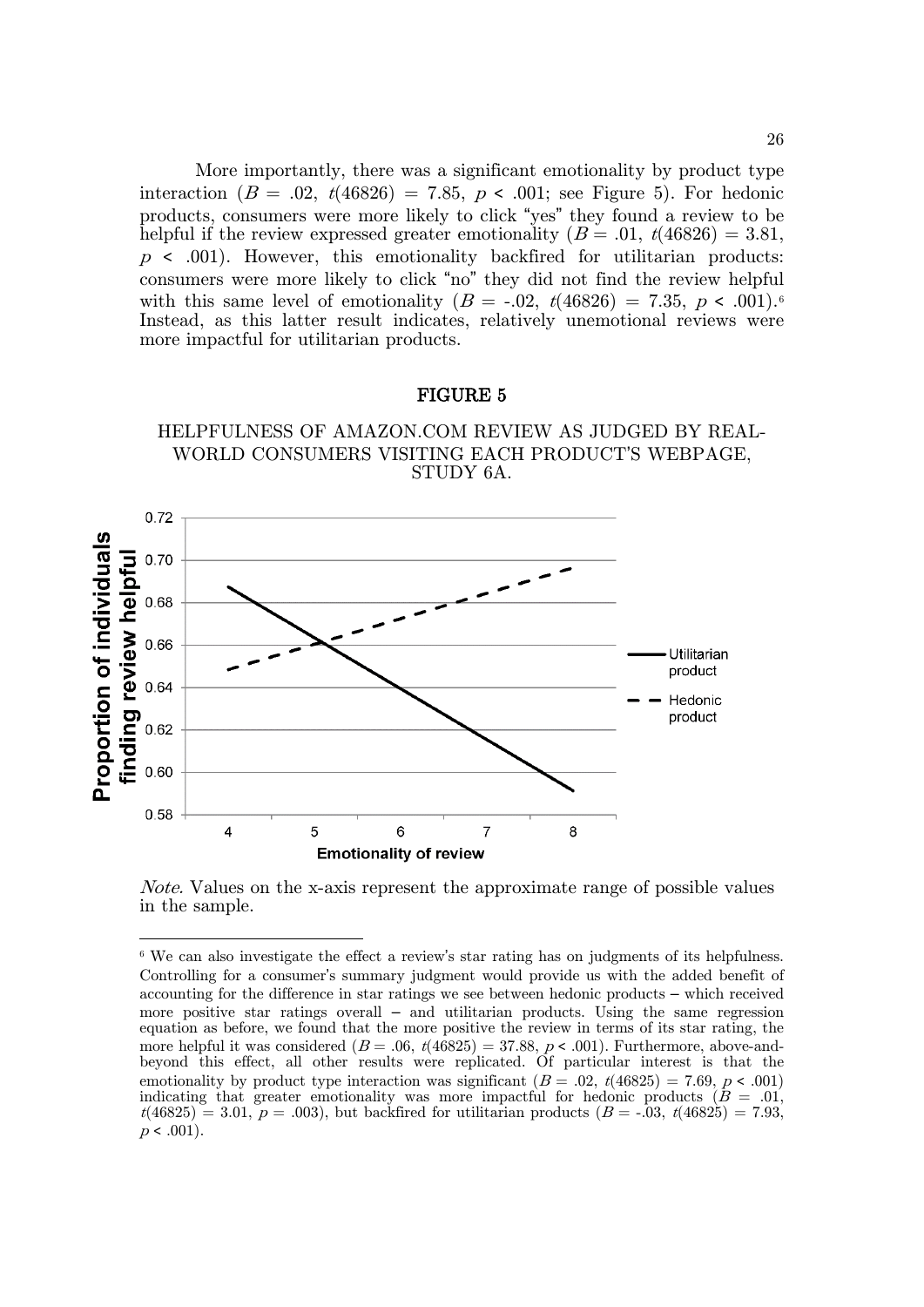Explaining mismatching reactions. As we detailed in Study 3B, reviewers who do not provide the expected reactions toward hedonic and utilitarian products can lead individuals to be surprised by the content of that review and thereby decrease its impact. Thus, any steps that a reviewer can take to either decrease such surprise or justify it should ameliorate the phenomenal disjunction. One such approach reviewers could utilize would be to explain their evaluations. For example, a reviewer might state that a printer was "amazing" because of all the options it had. The word because signals that the reviewer is explaining their evaluation of the printer and therefore may dampen the impact of the initial surprise readers have toward the mismatching reaction.

To investigate whether explaining one's reactions decreases the phenomenal disjunction, we examined whether the effects we found above were moderated by the reviewers' having provided reasoning for their evaluations. Specifically, we searched each of the 46,832 reviews for the words "because," "therefore," "thus," "hence," "consequently," "ergo", and "as a result." A review was categorized as likely to have an explanation if it contained one of these words (coded as '1') and less likely if it did not ('-1'). Of the reviews, 9,877 (21\%) used one of these words whereas  $36,955$  (79\%) did not. We hypothesized that the previously documented mismatching effects would be evident for reviews that did not contain an explanation of the reviewer's evaluation, but that such effects would be lessened for reviews that had an explanation. We used the same regression equation as above, but also included the effects-coded explanation variable and allowed it to interact with all other variables.

In line with what we would expect, there was an overall effect of explaining one's reactions such that reviewers using one of these words were considered more helpful  $(B = .02, t(46820) = 7.63, p < .001)$ . In addition, there was the hypothesized three-way interaction between review emotionality, product type, and whether or not the review contained an explanation  $(B = -0.01, t(46820) = 2.99, p = 0.003)$ . This interaction indicated that we replicated the emotionality by product type interaction for reviews that did not contain an explanation  $(B = .02, t(46820) = 8.30, p < .001)$  such that emotional reactions were more helpful for hedonic products  $(B = .02, )$  $t(46820) = 4.66$ ,  $p < .001$ , but backfired for utilitarian products ( $B = -.03$ ,  $t(46820) = 7.06, p < .001$ . For reviews containing an explanation, however, this interaction was not significant  $(B = .004, t(46820) = .69, p = .49)$ . Thus when reviewers expanded upon their reactions and provided additional explanatory information, we did not see the phenomenal disjunction.

### Discussion

In this study, we examined the impact of the phenomenal disjunction in the real world. Specifically, we found that mismatching reactions led consumers to find reviews less impactful. Moreover, in line with our theoretical reasoning, we found that if reviewers provided greater details regarding their mismatching reactions that the disjunction was lessened. The results of this study also demonstrate both halves of the phenomenal disjunction all in the same data: although individuals are all the more positive about a utilitarian product if they express emotionality toward it (Study 1),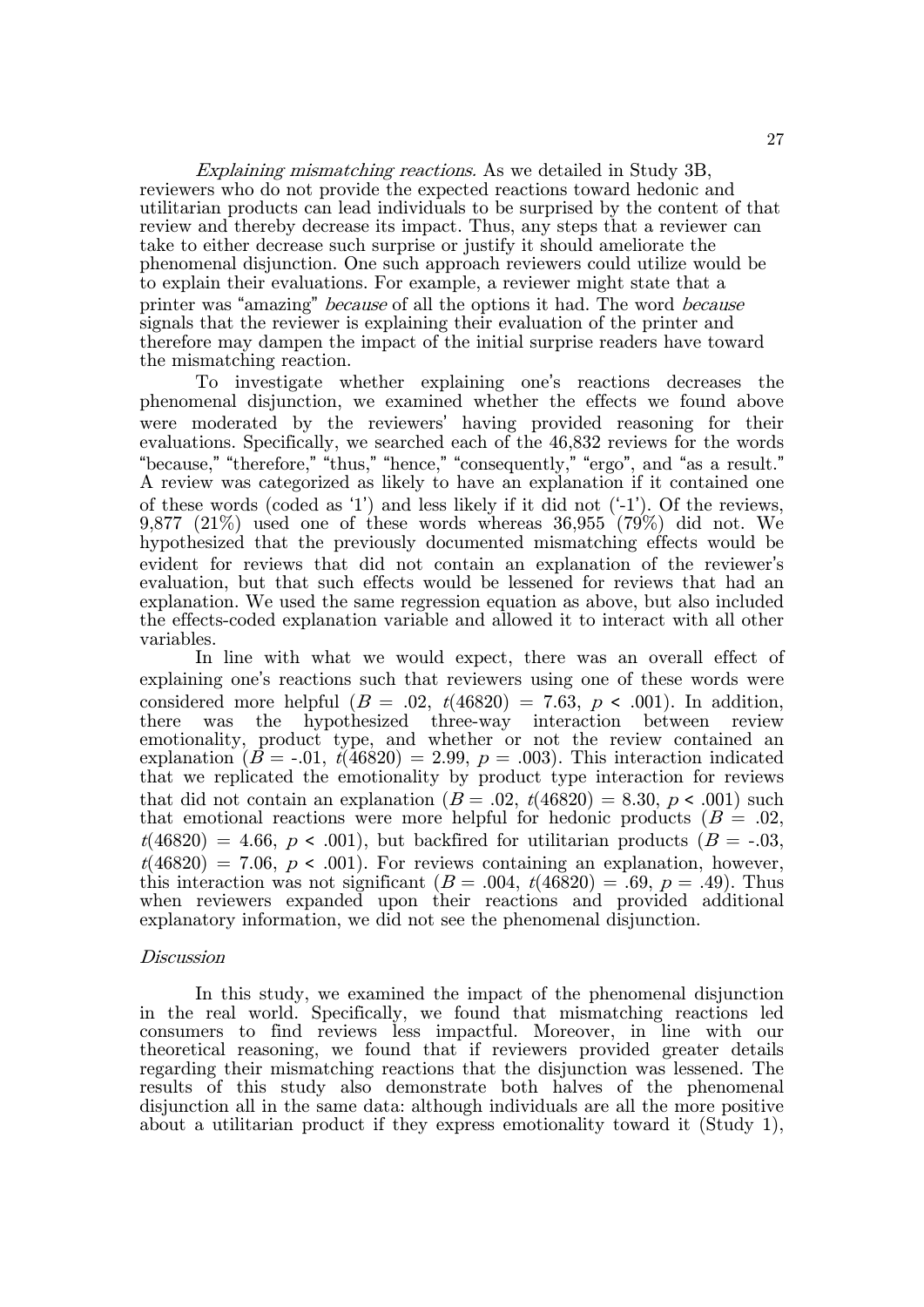such emotionality is distrusted by others and found to be less impactful, unless it is more fully explained.

### STUDY 6B

A final approach we can take to understanding the impact of the phenomenal disjunction is to examine those reviews that won out over all other reviews and thus would be identified as a top review for that product. Top reviews on Amazon.com are particularly important as they are the reviews that are most likely to be displayed on the front page of the product. Indeed, Amazon.com often presents only a subset of reviews on the front page of each product. In order to read additional reviews, consumers must specifically click on a link to be brought to a separate page. As such, top reviews are much more likely to have an impact on consumers and their purchases. Though Amazon.com utilizes a proprietary algorithm to identify top reviews and thus the exact properties of those reviews that rise to the top are unknown, it is understandably in the best interest of Amazon.com to provide consumers with the best information possible so they will be satisfied with their ultimate purchase. Thus, top reviews are likely to be of particularly high quality and to provide pertinent information to visiting consumers.

### Data

Given that the original Amazon.com data we had utilized did not signify the order in which the reviews appeared on the Amazon.com product pages, we returned to Amazon.com and extracted the positive reviews and their order as ranked by Amazon.com for a random subset of the products from above. We extracted these reviews over the month of June 2016 and thus the rankings provide a snapshot of those reviews Amazon.com deems as most important at that time. We randomly selected approximately half of the products and extracted all of the reviews for those products from Amazon.com. We were left with 109 utilitarian products  $(N_{\text{reviews}} = 30,824)$ and 125 hedonic products ( $N_{\text{reviews}} = 98,114$ ) for a total of 128,938 reviews which had been judged a total of 548,355 times by visiting consumers. Given that these reviews include those that had been written since 2006 there is a larger number of reviews in total compared to the sample above.

### Results

Replicating the previous results. First, we attempted to replicate the results predicting the helpfulness ratings using those reviews not contained in the original sample (i.e., using those reviews written after 2006). A total of 29,323 reviews had been judged by visiting consumers since 2006. Using this new sample, we replicated the previous results showing there was an emotionality by product type interaction  $(B = .04, t(29317) = 10.31, p \le$ .001). Visiting consumers found emotionality more impactful for hedonic products and were more likely to click "yes" they found the review helpful  $(B)$  $= .04, t(29317) = 10.56, p < .001$ , but such emotionality backfired for utilitarian products and they were more likely to click "no" they did not find the review helpful  $(B = -0.03, t(29317) = 5.48, p < .001)$ .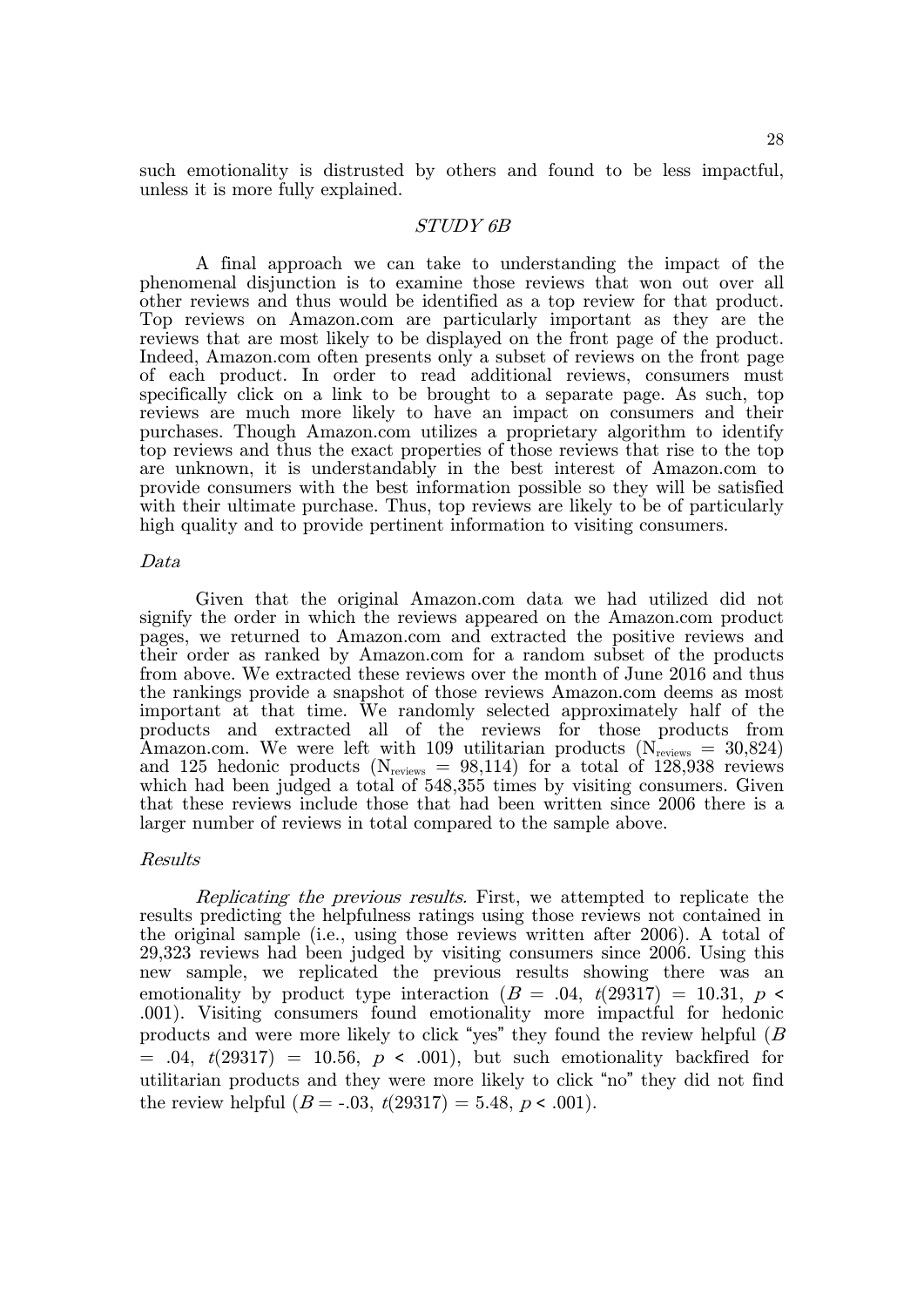Predicting the top reviews. We then turned to predicting the top reviews for each product for all 128,938 available reviews. When consumers ask Amazon.com to list the top reviews for a given product, Amazon.com provides ten reviews per page. Given this, we identified the top reviews as those ten reviews on this first page (coded as '1') versus the reviews not on this first page ('0'). We then used the same variables as in the above analyses, but now using logistic regression to predict the probability that a review would make it to the first page.

As hypothesized, there was an emotionality by product type interaction  $(B = .15, \gamma^2(1) = 17.34, \ p < .001)$ . This interaction indicated that for hedonic products, the more emotional the review, the greater the probability it would rise to the top and thus be displayed on the product's front page  $(B = .15, )$  $\chi^2(1) = 10.19$ ,  $p = .001$ ). However, such emotionality backfired for utilitarian products where such reviews were less likely to rise to the top and thus be displayed on the product's front page  $(B = -.16, \chi^2(1) = 7.64, p = .006)$  $(B = -.16, \chi^2(1) = 7.64, p = .006)$  $(B = -.16, \chi^2(1) = 7.64, p = .006)$ .

### GENERAL DISCUSSION

Across five in-laboratory studies and three field studies using over 100,000 real-world reviews, we provide evidence of a fundamental phenomenal disjunction: individuals' own emotionality relates to all-the-more extreme judgments regardless of topic, but such emotionality can backfire when described to others. Indeed, such a disjunction is inherent to the nature of being human as we are simply unable to directly experience others' reactions. This understanding then leads to the theoretical proposition that trust underlies this disjunction. Thus, we also demonstrated that we are able to experimentally ameliorate the disjunction when enhancing the trust individuals have in others (Study 5) and that it can also be lessened when real-world online reviewers take the opportunity to explain their reactions (Study 6A). This research adds to the burgeoning literature on word-of-mouth

communications that moves past not only whether online reviews affect consumers, but how the way individuals express this opinion impacts others (e.g., Moore 2015; Packard and Berger in press). Indeed, scholars have recently called for a greater understanding of how consumers express their opinions and the impact this has (Berger 2014). In the current work, we demonstrate that the emotion consumers express has downstream consequences on others' judgments and, moreover, that such emotionality impacts others above-and-beyond the positivity these consumers expressed in their reviews and the number of stars they issued their product (see Footnote 6).

This research also has implications for work on word-of-mouth communications in terms of the type of information that is likely to spread in an environment. Past research has demonstrated that more emotional content

<span id="page-28-0"></span>**<sup>.</sup>** <sup>7</sup> Speaking to the robustness of these results, we also found the same pattern when using the top 20 reviews for each product. As before, there was an emotionality by product type interaction  $(B = .10, \chi^2(1) = 13.73, p < .001)$  indicating that for hedonic products, emotionality predicted a greater probability of becoming a top review  $(B = .08, \chi^2(1) = 6.33, \chi^2(1) = .08$  $p = .01$ , but that this emotionality backfired for utilitarian products  $(B = .11, \chi^2(1) = 7.43,$  $p = .006$ ).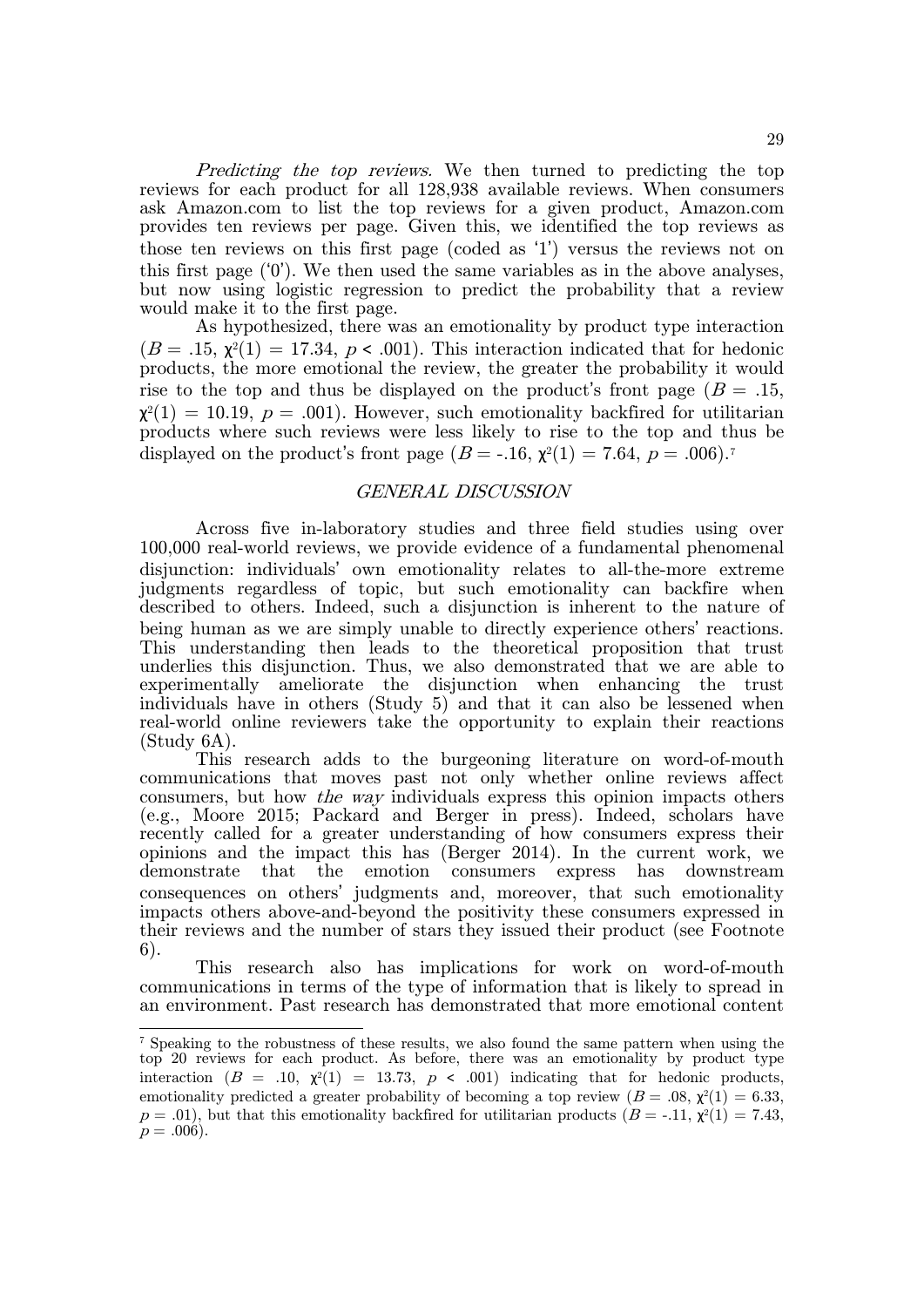is more likely to be spread (Berger and Milkman 2012). As we show here, however, emotionality may not always be the most likely to spread. We demonstrate the opposite effect for utilitarian products where emotionality backfired and was actually less likely to rise to the top and therefore spread in a real-world environment. Instead, the cold, cognitive reviews were the ones more likely to "catch fire" for utilitarian products. The context of the current research provides an important difference from past work. When reviewers are expected to inform readers – as opposed to also hold their attention and entertain them as is often the case for newspaper articles (Berger and Milkman 2012) – the effect of emotionality appears to be more directly tied to nature of the topic. When one's reaction is at odds with the topic, as in the case of providing emotional reactions toward a utilitarian product, the communication backfires and is less likely to spread.

The current work also provides evidence that feelings-based evaluations can be relied upon even for utilitarian products. Past work has demonstrated that feelings may be utilized to a lesser extent when making judgments regarding utilitarian products (e.g., Adaval 2001). However, this past work has most often concentrated on eliciting feelings that are incidental to the product itself – e.g., watching happy versus sad movie clips that are unrelated to the product – whereas we focus on those situations where the emotionality naturally arises over the course of using the product and stems from experience with the product itself. While we show that such emotionality is rarer toward utilitarian products compared to hedonic products, we nevertheless demonstrate that if individuals do have an emotional reaction, it relates to more extreme summary judgments just as it does for hedonic products.

Although not directly addressing persuasion per se, the results of this research put forth the hypothesis that emotional persuasive appeals have the potential to be more persuasive in changing others' pre-existing attitudes for hedonic products whereas cognitive, rational appeals could be more persuasive for utilitarian products. Indeed, such a possibility is in line with past work that has shown that matching a persuasive appeal to the characteristics of the product – e.g., a product that provides a practical function versus a social identity signaling function – can lead to greater attitude change (Shavitt 1990; see Petty, Fabrigar, and Wegener 2003 for a review). We build on these results by providing evidence that the hedonic versus utilitarian nature of the product may also be important. Thus, a practical tip for marketers is that it may be more effective to focus on the emotional reactions a hedonic product can elicit from consumers and the more cognitive responses a utilitarian product can elicit.

Also within the domain of persuasion, the phenomenal disjunction puts forth a hypothesis of how consumers may attempt to persuade each other. Indeed, given that emotionality predicts all-the-more extreme judgments from consumers, it is possible that they come to associate persuasion with emotionality. Thus, when consumers are part of a direct sales or multi-level marketing program (e.g., The Pampered Chef, Mary Kay) or if they attempt to persuade their friends to visit their favorite restaurant with them, they may gravitate toward more emotional appeals. However, such an approach has the potential to backfire for more cognitive, utilitarian topics.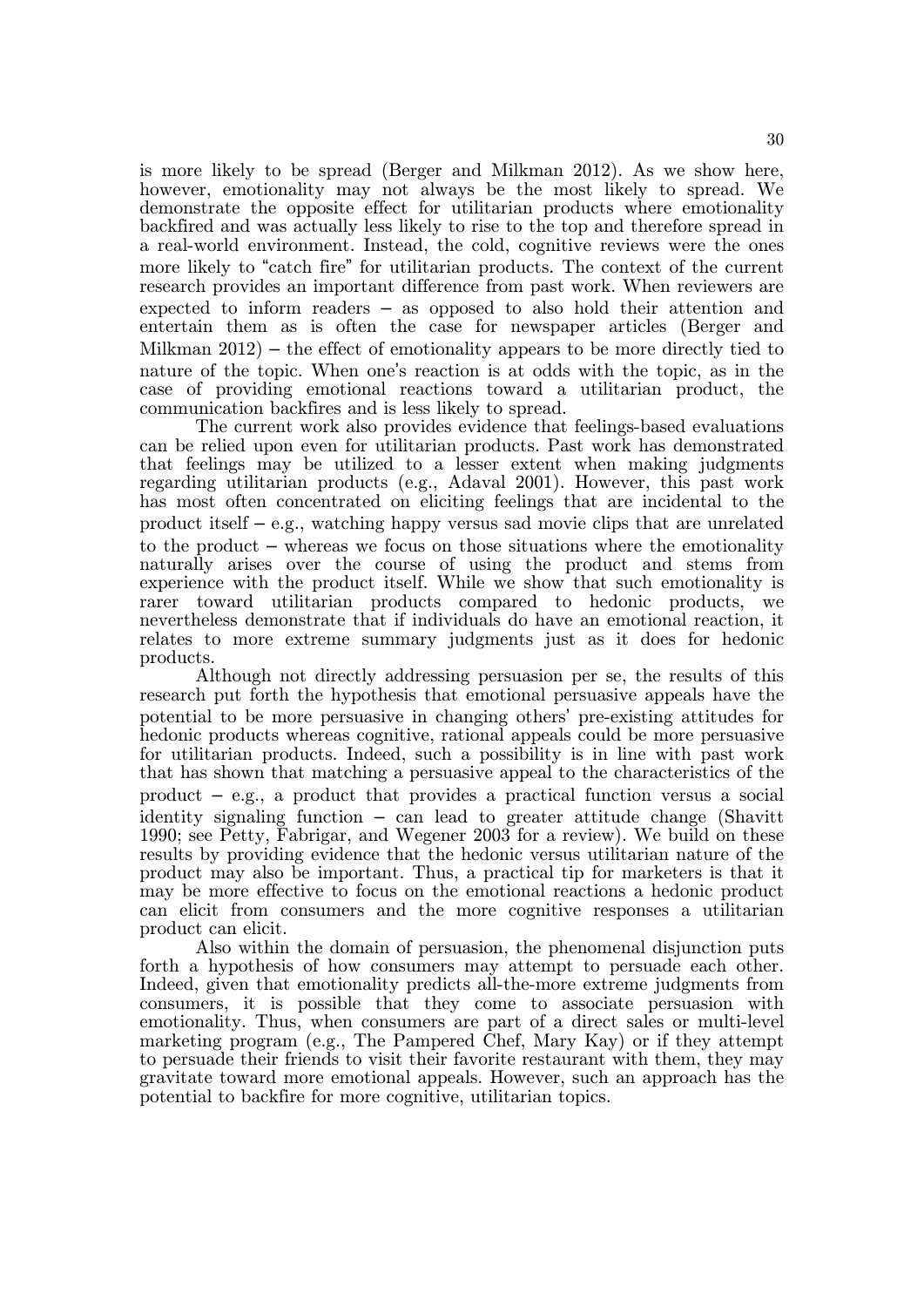Indeed, the phenomenal disjunction reveals an intriguing irony. Whereas one's own emotionality is related to greater support of a product, such emotionality can backfire when expressed to others. Thus, when considering how to best impact others when communicating with them, it may serve one best to consider the fundamental separation between ourselves and others.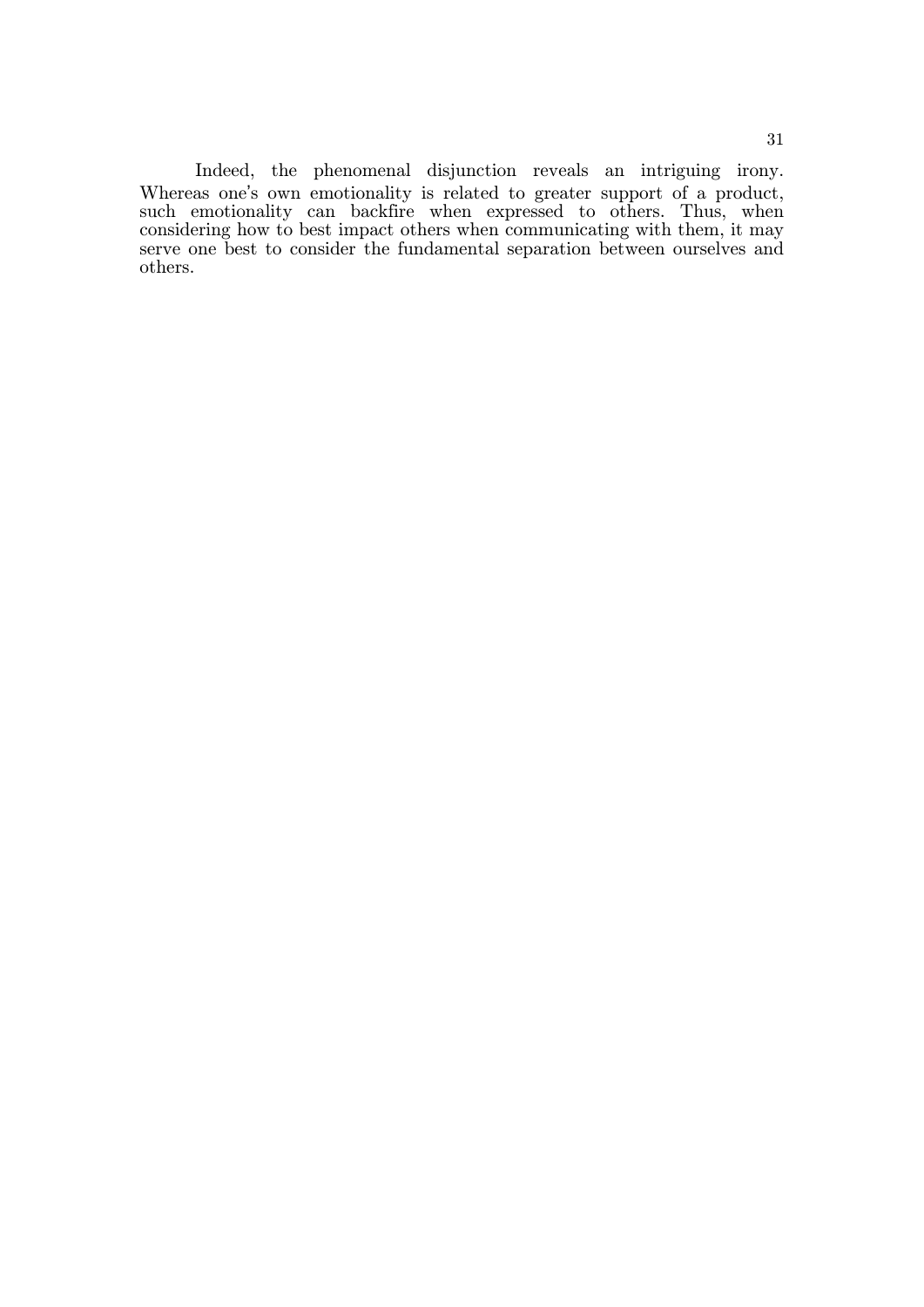### REFERENCES

- Adaval, Rashmi (2001), "Sometimes it just feels right: The differential weighting of affect-consistent and affect-inconsistent product information," Journal of Consumer Research, 28 (1), 1–17.
- Andrade, Eduardo B. and Teck-Hua Ho (2009), "Gaming emotions in social interactions," Journal of Consumer Research, 36 (4), 539–52.
- Avnet, Tamar, Michel T. Pham, and Andrew T. Stephen (2012), "Consumers' trust in feelings as information," Journal of Consumer Research, 39 (4), 720–35.
- Baayen, R. H., D. J. Davidson, and D. M. Bates (2008), "Mixed-effects modeling with crossed random effects for subjects and items," Journal of Memory and Language, Special Issue: Emerging Data Analysis, 59 (4), 390–412.
- Batra, Rajeev and Olli T. Ahtola (1991), "Measuring the hedonic and utilitarian sources of consumer attitudes," Marketing Letters, 2 (2), 159–70.
- Berger, Jonah (2014), "Word of mouth and interpersonal communication: A review and directions for future research," Journal of Consumer Psychology, 24 (4), 586–607.
	- and Katherine L Milkman (2012), "What makes online content viral?," Journal of Marketing Research, 49 (2), 192–205.
- Chalmers, David J. (1995), "Facing up to the problem of consciousness," Journal of Consciousness Studies, 2 (3), 200–219.
- Chevalier, Judith A. and Dina Mayzlin (2006), "The effect of word of mouth on sales: Online book reviews," Journal of Marketing Research, 43 (3), 345–54.
- Clark, Margaret S., Sherri P. Pataki, and Valerie H. Carver (1996), "Some thoughts and findings on self-presentation of emotions in relationships," in Knowledge structures in close relationships: A social psychological approach, G. J. O. Fletcher and J. Fitness, eds., Mahwah, NJ: Lawrence Erlbaum Associates, Publishers, 247–74.
- Crites, Stephen L., Leandre R. Fabrigar, and Richard E. Petty (1994), "Measuring the affective and cognitive properties of attitudes: Conceptual and methodological issues," Personality and Social Psychology Bulletin, 20 (6), 619–34.
- Danescu-Niculescu-Mizil, Cristian, Gueorgi Kossinets, Jon Kleinberg, and Lillian Lee (2009), "How opinions are received by online communities: A case study on Amazon.com helpfulness votes," ACM, 141–50.
- Darke, Peter R., Amitava Chattopadhyay, and Laurence Ashworth (2006), "The importance and functional significance of affective cues in consumer choice," Journal of Consumer Research, 33 (3), 322–28.
- Fazio, Russell H. (1995), "Attitudes as object-evaluation associations: Determinants, consequences, and correlates of attitude accessibility," in Attitude strength: Antecedents and consequences, R. E. Petty and J.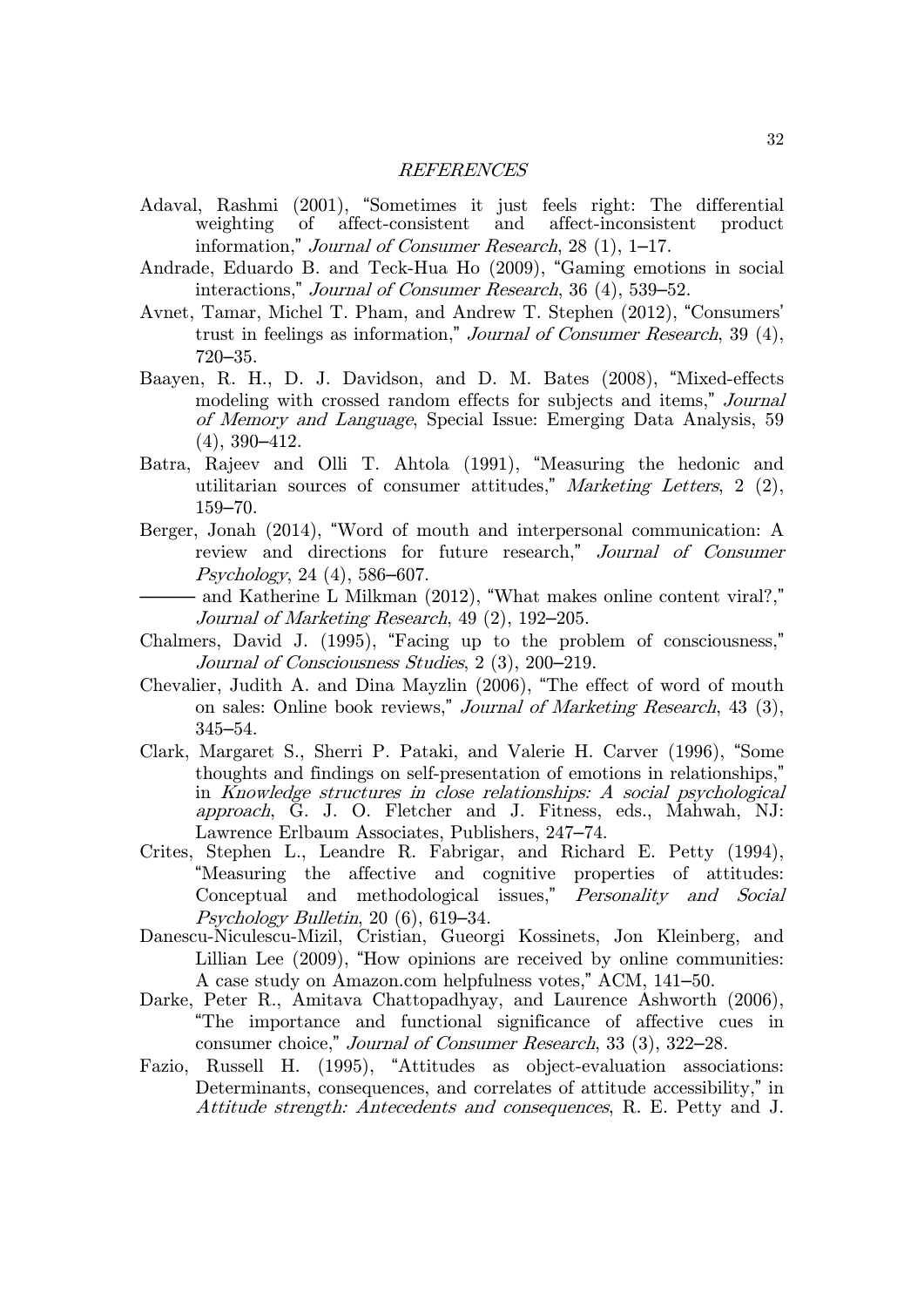A. Krosnick, eds., Mahwah, NJ, US: Lawrence Erlbaum Associates, 247–82.

- Frijda, Nico H. (1986), The emotions, Cambridge, England: Cambridge University Press.
	- ——— and Batja Mesquita (1994), "The social roles and functions of emotions," in Emotion and culture: Empirical studies of mutual influence, S. Kitayama and H. R. Markus, eds., Washington, DC, US: American Psychological Association, 51–87.
- Gorn, Gerald, Michel T. Pham, and Leo Yatming Sin (2001), "When arousal influences ad evaluation and valence does not (and vice versa)," Journal of Consumer Psychology, 11 (1), 43–55.
- Haddock, Geoffrey, Mark P. Zanna, and Victoria M. Esses (1993), "Assessing the structure of prejudicial attitudes: The case of attitudes toward homosexuals," Journal of Personality and Social Psychology, 65 (6), 1105–18.
- Hirschman, Elizabeth C. and Morris B. Holbrook (1982), "Hedonic consumption: Emerging concepts, methods and propositions," Journal of Marketing, 46 (3), 92–101.
- Jindal, Nitin and Bing Liu (2008), "Opinion spam and analysis," ACM, 219– 30.
- Judd, Charles M., Jacob Westfall, and David A. Kenny (2012), "Treating stimuli as a random factor in social psychology: A new and comprehensive solution to a pervasive but largely ignored problem," Journal of Personality and Social Psychology, 103 (1), 54–69.
- Lavine, Howard, Cynthia J. Thomsen, Mark P. Zanna, and Eugene Borgida (1998), "On the primacy of affect in the determination of attitudes and behavior: The moderating role of affective-cognitive ambivalence," Journal of Experimental Social Psychology, 34 (4), 398–421.
- Lazarus, Richard S. (1991), Emotion and adaptation, New York: Oxford University Press.
- Montoya, Amanda K. and Andrew F. Hayes (2017), "Two-condition withinparticipant statistical mediation analysis: A path-analytic framework," Psychological Methods, 22 (1), 6–27.
- Moore, Sarah G. (2015), "Attitude predictability and helpfulness in online reviews: The role of explained actions and reactions," Journal of Consumer Research, 42 (1), 30–44.
- Mudambi, Susan M. and David Schuff (2010), "What makes a helpful online review? A study of customer reviews on Amazon.com," MIS Quarterly, 34 (1), 185–200.
- Oliver, Richard L. (1980), "A cognitive model of the antecedents and consequences of satisfaction decisions," Journal of Marketing Research, 17 (4), 460–69.
	- $-$  (1993), "Cognitive, affective, and attribute bases of the satisfaction response," Journal of Consumer Research, 20 (3), 418–30.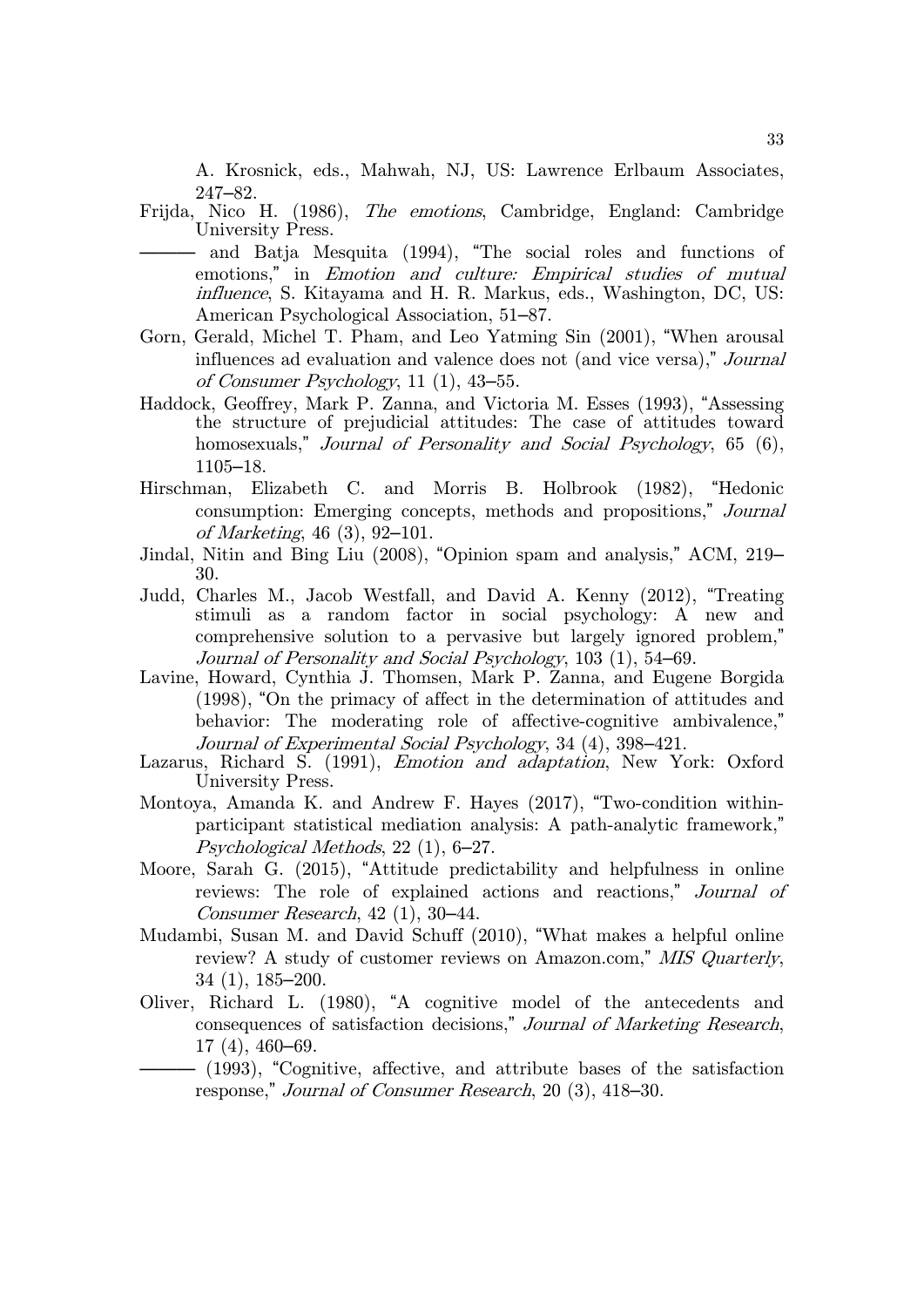- Ortony, Andrew, Gerald L. Clore, and Allan Collins (1988), The cognitive structure of emotions, Cambridge, England: Cambridge University Press.
- Packard, Grant and Jonah Berger (in press), "How language shapes word of mouth's impact," Journal of Marketing Research.
- Petty, Richard E., Leandre R. Fabrigar, and Duane T. Wegener (2003), "Emotional factors in attitudes and persuasion," in Handbook of affective sciences, Series in affective science., R. J. Davidson, K. R. Scherer, and H. H. Goldsmith, eds., New York, NY, US: Oxford University Press, 752–72.
- Pham, Michel T. (1998), "Representativeness, relevance, and the use of feelings in decision making," Journal of Consumer Research, 25 (2), 144–59.
- Pham, Michel Tuan, Joel B. Cohen, John W. Pracejus, and G. David Hughes (2001), "Affect monitoring and the primacy of feelings in judgment," Journal of Consumer Research, 28 (2), 167–88.
- Rocklage, Matthew D. and Russell H. Fazio (2015), "The Evaluative Lexicon: Adjective use as a means of assessing and distinguishing attitude valence, extremity, and emotionality," Journal of Experimental Social Psychology, 56, 214–27.
	- and  $\frac{1}{\sqrt{2016}}$ , "On the dominance of attitude emotionality," Personality and Social Psychology Bulletin, 42 (2), 259–70.
- Scherer, Klaus R. (1984), "On the nature and function of emotion: A component process approach," in Approaches to emotion, K. R. Scherer and P. E. Ekman, eds., Hillsdale, NJ: Erlbaum, 293–317.
- Shavitt, S. (1990), "The role of attitude objects in attitude functions," Journal of experimental social psychology, 26 (2), 124–48.
- Shiv, Baba and Alexander Fedorikhin (1999), "Heart and mind in conflict: The interplay of affect and cognition in consumer decision making," Journal of Consumer Research, 26 (3), 278–92.
- Spreng, Richard A., Scott B. MacKenzie, and Richard W. Olshavsky (1996), "A reexamination of the determinants of consumer satisfaction," Journal of Marketing, 60 (3), 15–32.
- Stangor, Charles, Linda A. Sullivan, and Thomas E. Ford (1991), "Affective and cognitive determinants of prejudice," Social Cognition, 9 (4), 359– 80.
- Voss, Kevin E., Eric R. Spangenberg, and Bianca Grohmann (2003), "Measuring the hedonic and utilitarian dimensions of consumer attitude," Journal of Marketing Research, 40 (3), 310–20.
- Westbrook, Robert A. (1987), "Product/consumption-based affective responses and postpurchase processes," Journal of Marketing Research, 24 (3), 258–70.
- $-$  and Richard L. Oliver (1991), "The dimensionality of consumption emotion patterns and consumer satisfaction," Journal of Consumer Research, 18 (1), 84–91.